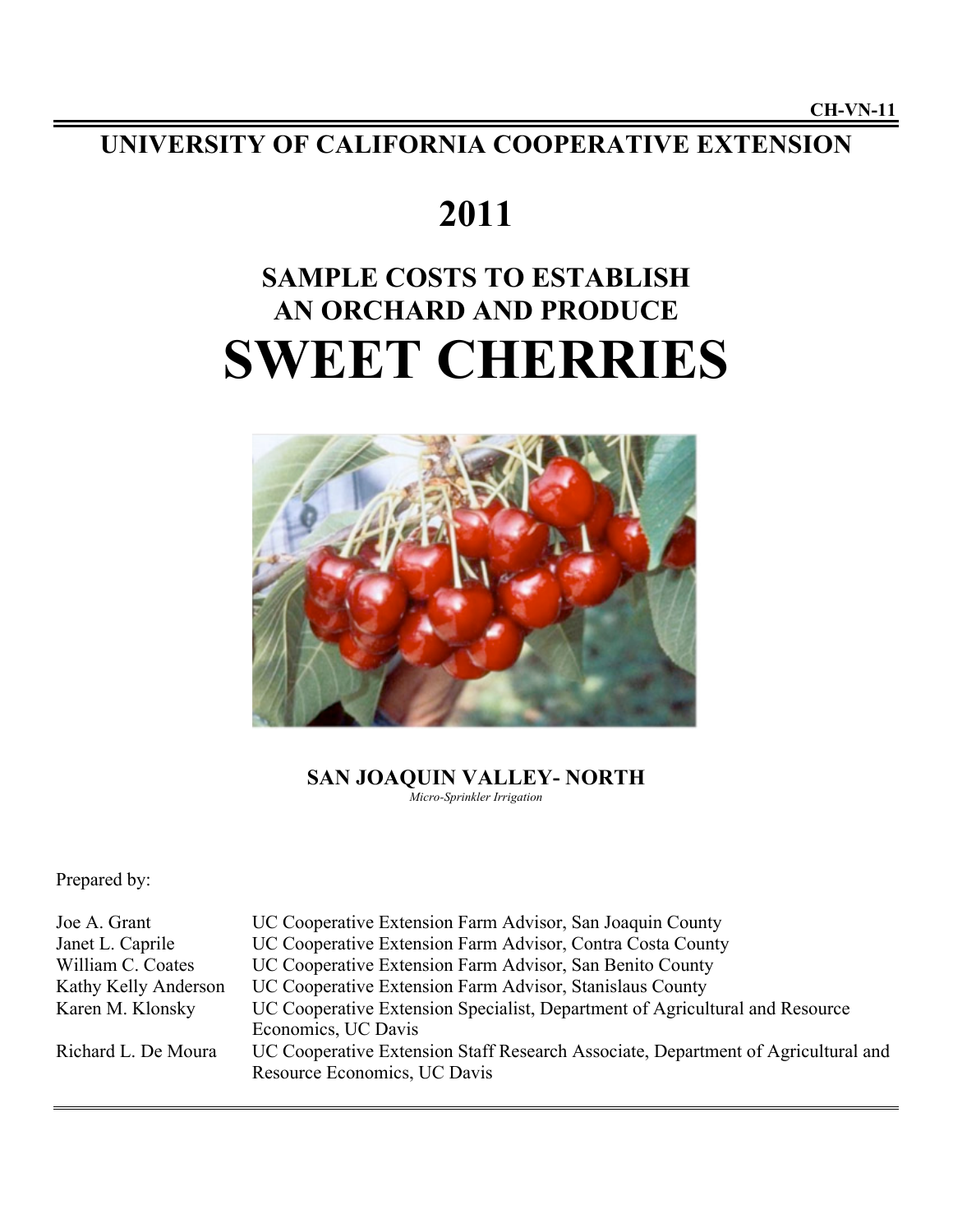# **SAMPLE COSTS TO ESTABLISH AN ORCHARD and PRODUCE SWEET CHERRIES San Joaquin Valley – North 2011**

# **CONTENTS**

| ASSUMPTIONS.                                                           |           |
|------------------------------------------------------------------------|-----------|
|                                                                        |           |
|                                                                        |           |
|                                                                        |           |
|                                                                        |           |
|                                                                        |           |
| <b>REFERENCES</b>                                                      |           |
|                                                                        |           |
|                                                                        |           |
| Table 3. COSTS AND RETURNS PER ACRE TO PRODUCE SWEET CHERRIES  16      |           |
|                                                                        |           |
|                                                                        | <b>20</b> |
| Table 6. WHOLE FARM ANNUAL EQUIPMENT, INVESTMENT AND BUSINESS OVERHEAD | .22       |
|                                                                        | 22        |
|                                                                        |           |
|                                                                        |           |

# **INTRODUCTION**

Sample costs to establish an orchard and produce sweet cherries under micro-sprinkler irrigation in the northern San Joaquin Valley are presented in this study. This study is intended as a guide only, and can be used to make production decisions, determine potential returns, prepare budgets and evaluate production loans. Practices described are based on production practices considered typical for the crop and area, but these same practices will not apply to every situation. The sample costs for labor, materials, equipment and custom services are based on current figures. A blank column, "*Your Costs*", in Tables 2 and 3 is provided for entering your farm costs.

The hypothetical farm operation, production practices, overhead, and calculations are described under the assumptions. For additional information or an explanation of the calculations used in the study call the Department of Agricultural and Resource Economics, University of California, Davis, (530) 752-3589 or your local UC Cooperative Extension office.

Sample Cost of Production Studies for many commodities are available and can be requested through the Department of Agricultural and Resource Economics, UC Davis. Current studies and some archived studies can be downloaded from the department website at http://coststudies.ucdavis.edu or obtained from selected county UC Cooperative Extension offices.

The University of California is an affirmative action/equal opportunity employer The University of California and the United States Department of Agriculture, Risk Management Agency, cooperating.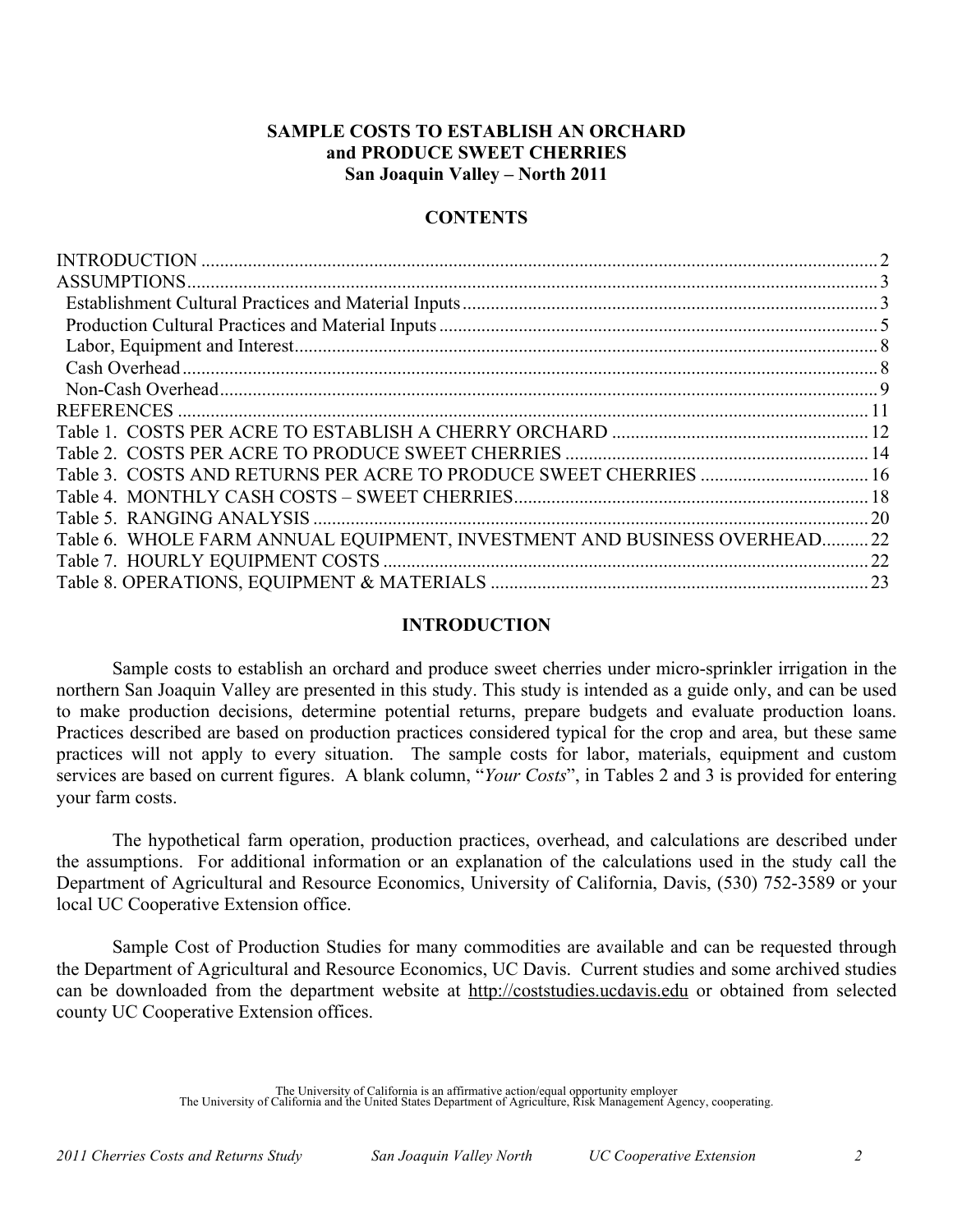## **ASSUMPTIONS**

The assumptions refer to Tables 1 to 8 and pertain to sample costs to establish a cherry orchard and produce cherries in the northern San Joaquin Valley. The cultural practices shown represent production operations and materials considered typical of a well-managed orchard in the region. Costs, materials, and practices in this study will not apply to all farms. Timing of and types of establishment and cultural practices will vary among growers within the region and from season to season due to variables such as weather, soil, and insect and disease pressure. The study does not represent a single farm and is intended as a guide only. **The use of trade names and cultural practices in this report does not constitute an endorsement or recommendation by the University of California nor is any criticism implied by omission of other similar products or cultural practices.** 

Land. The hypothetical farm consists of 80 contiguous acres of land. Cherries are being established on 40 acres, other crops occupy 36 acres, and roads, irrigation system, and farmstead occupy four acres. The owner farms the orchard.

# **Establishment Cultural Practices and Material Inputs**

The following practices refer to Table 1.

**Site Preparation**. The land was previously planted to cherries. Orchard removal costs are not included. All operations that prepare the orchard for planting are normally done the year prior to planting, but costs are shown in the first year. The site is subsoiled twice to break up any hardpan, and pull-up old tree roots, then disced twice, followed by laser leveling. The field is then strip (tree row) fumigated, untarped. Fumigation before planting is based on previous crop history and nematode sampling. Custom operators are hired to subsoil, level, and fumigate.

**Trees.** No specific sweet cherry variety or rootstock is assumed in this study. Some varieties that may be planted are Bing (planted on the majority of the acreage), Chelan, Tieton and Rainier in the northern San Joaquin Valley and Brooks, Tulare, Garnet, in the southern San Joaquin Valley. Trees are planted on an 18-foot X 18-foot spacing or 134 trees per acre. The life of the orchard in this study is estimated to be 25 years.

**Planting, Training, and Pruning**. Planting the orchard starts by surveying and marking tree sites. Trees are planted and painted with white interior water-base latex paint (mixed 1:1 with water) to protect against sunburn. Carton or wraps are placed around the tree to protect against damage by vertebrate pests and herbicide drift. Pruning to train trees to the desired shape begins in the first year and is completed in the fifth year. Annual dormant pruning, beginning in the second year and summer pruning, beginning in the first year are done to maintain tree architecture and ensure vigor and productivity. In the fourth and subsequent years, the dormant prunings are placed in the row middles and shredded, while the summer prunings are shredded with the normal cultural practices.

|                | Table A. Annual Nitrogen |  |  |  |  |  |  |  |
|----------------|--------------------------|--|--|--|--|--|--|--|
| Applied        |                          |  |  |  |  |  |  |  |
| Year           | Lb N/acre                |  |  |  |  |  |  |  |
|                | 10                       |  |  |  |  |  |  |  |
| 2              | 10                       |  |  |  |  |  |  |  |
| $\overline{3}$ | 20                       |  |  |  |  |  |  |  |
| $\frac{4}{5}$  | 30                       |  |  |  |  |  |  |  |
|                | 35                       |  |  |  |  |  |  |  |
| 6              | 40                       |  |  |  |  |  |  |  |
| 7              | 45                       |  |  |  |  |  |  |  |
| 8              | 50                       |  |  |  |  |  |  |  |
| 9              | 60                       |  |  |  |  |  |  |  |
|                | 60                       |  |  |  |  |  |  |  |

**Fertilization**. In June of the first two years an N-P-K fertilizer (15-15-15) is spread by hand around the trees. Beginning in the third year, liquid fertilizer (CAN17) is sprayed on the wetted area (see Irrigation) and irrigated in. Nitrogen requirements are shown in Table A, but actual amounts to apply should be determined by leaf analysis. Leaf sampling for nutrient analysis begins in July of the second year. Soluble 20-20-20 plus micronutrients fertilizer is foliar applied beginning in the fourth year with the April worm spray. Some fields may show zinc and manganese deficiencies thus requiring additional minor nutrient sprays.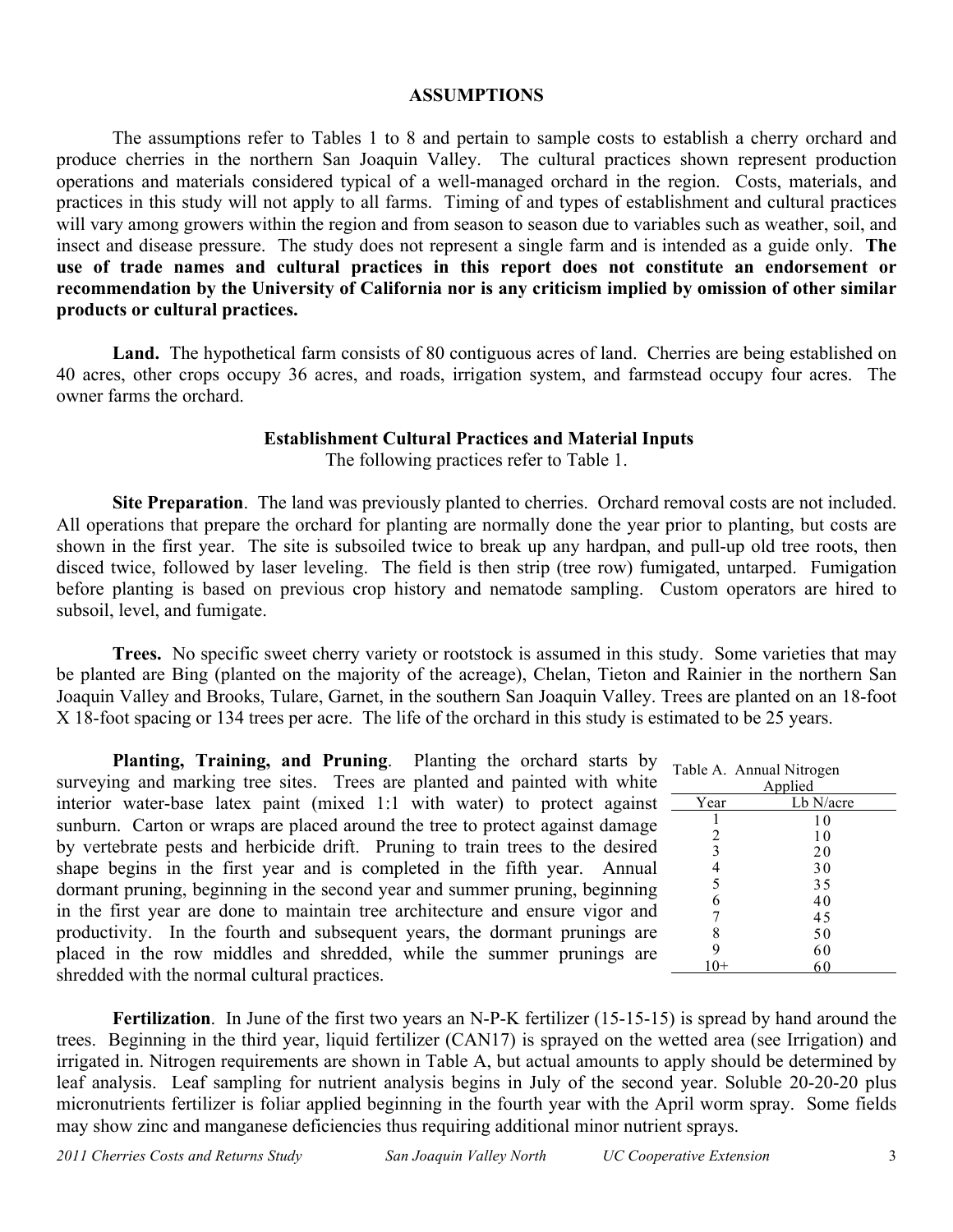**Irrigation**. The total irrigation cost includes the pumping cost and irrigation labor. Water for irrigation is supplied from a well and distributed to the orchard through a micro-sprinkler irrigation system wetting 70% of the orchard floor. The water cost for individual orchards will vary depending on the amount of water pumped, irrigation system (drip, micro-sprinkler, overhead sprinkler, flood, or other),

|   | Table B. Cherry   |               |
|---|-------------------|---------------|
|   | Orchard Water Use |               |
| ć | Year              | Acre- $ft/Yr$ |
|   | $1 - 3$           | 1.5           |
|   | $4-6$             | 2.0           |
|   |                   | 2.5           |
|   |                   |               |

energy source, and irrigation district. In this study, irrigation water is calculated to cost \$60.00 per acre-foot or \$5 per acre-inch. No assumption is made about effective rainfall. The amount of water applied to the orchard each year will vary as shown in Table B for the establishment and production years.

**Pollination.** In the first year of crop set (4th year), two bee hives per acre are placed in the field and maintained by the beekeeper.

**Pest Management.** The pesticides and rates mentioned in this cost study are listed in *UC Integrated Pest Management Guidelines, Cherries.* For more information on other pesticides available, pest identification, monitoring, and management visit the UC IPM website at www.ipm.ucdavis.edu . Written recommendations are required for many pesticides and are made by licensed pest control advisers. For information and pesticide use permits, contact the local county agricultural commissioner's office.

Cherry pest and disease management is determined by the seasonal pest pressure and will vary among growers and years. During the second and third years, the total material applied is less (1/2 rate) than in the production years because of the smaller trees. Beginning in the fourth year, the full label rates are applied.

*Nematodes.* In this study an untarped strip application (tree row) of Methyl Bromide at 400 pounds per treated acre on a 9-foot strip (200 lbs per broadcast acre) is applied prior to planting by a custom applicator (Telone may be substituted). The land is assumed to be a cherry replant site without any nematodes. On sites where nematode *(Pratylechus vulnus)* is present, a fully tarped broadcast application at approximately \$3,200 per acre may be required. On new sites not previously planted to cherries and without nematodes, fumigation is rarely necessary.

*Insect.* Beginning in the second year, four in-season treatments with Asana (late June, July, August, September) are made for leafhopper control to prevent the spread of Western X (Buckskin) disease. Onager is added to the first Asana treatment and Omite to the second for mite control. Beginning in April of the fourth year, Intrepid insecticide is applied post-bloom for fruit-feeding worms (green fruitworm and fruittree leafroller). A minor nutrient foliar fertilizer is mixed with the worm spray. Sevin spray is applied in April for earwig control beginning in the fourth year. A delayed dormant application of Superior Oil and Diazinon, an insecticide, begins in the fifth year. Leafhopper sprays are not needed in cherry growing areas where Western X disease is not present. Spotted Wing Drosophila (a new pest) is treated beginning in the fourth year.

*Diseases*. A general bactericide application of copper sulfate plus hydrated lime (Bordeaux) and dormant oil begins in the late fall (November) of the second year. Fungicide treatments to control bloom and fruit diseases start in the fourth year. In this study, one application of Rovral plus Superior oil and one of Pristine are made during bloom in March and early April for control of bloom diseases, followed by a postbloom (late-April) Cabrio treatment for powdery mildew. One spray of Elite and Elevate fungicides are applied prior to harvest (May) for controlling fruit decay fungi.

*Weeds (Orchard Floor Management)*. During the first three years, weeds in the row middles are disced five times per year. In the fourth and subsequent years, the weeds in the middles are mowed five times per year. Beginning in the first year, weeds in the tree rows are controlled with fall-applied pre and postemergent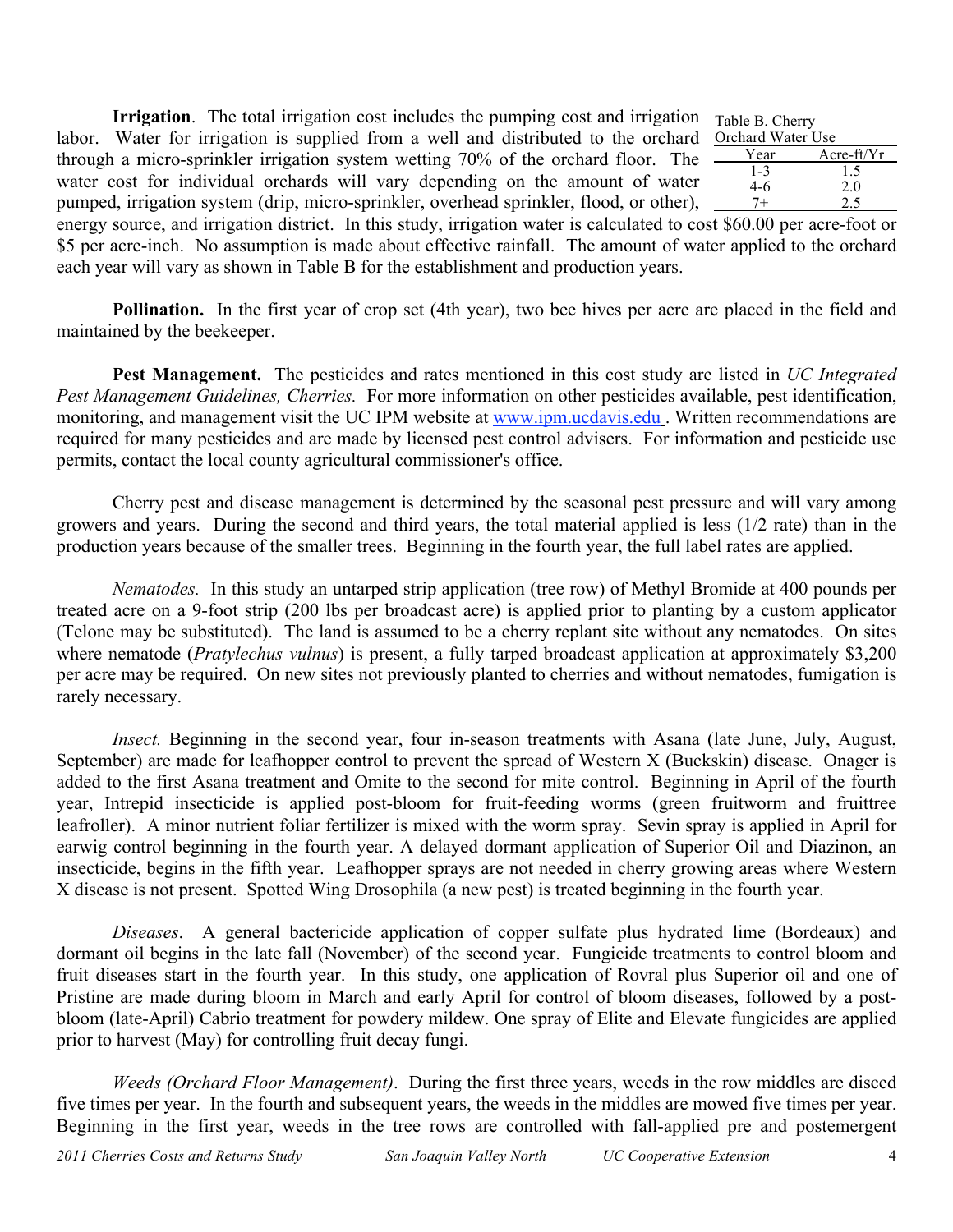(residual) herbicides - Goal and Surflan, and a contact herbicide, Gramoxone. The fall residual strip spray is applied to 30% of the orchard during the first three years and 50% thereafter. Two in-season spot sprays with the contact herbicide, Roundup, are applied to 20% of the orchard each time. During the first three years, the grower makes two passes per middle with a ten-foot wide disc; thereafter, the grower makes a single pass with a ten-foot wide mower.

**Growth Regulators**. Beginning in the fourth year, a late January application of calcium ammonium nitrate fertilizer (CAN 17) plus a surfactant is used to accelerate bloom and harvest. A pre-harvest gibberellic acid (GA) spray is applied to cherries to enhance fruit size and firmness. In this study, GA is applied to the entire orchard in April. CAN 17 and GA are not used in every orchard every year.

**Harvest**. Cherries begin bearing an economic crop in the fourth or fifth year (fourth year in this study) and reach maturity in the ninth year. The cherries are hand harvested into picking buckets, transferred into 30 pound field lugs and then into shallow bins that are trucked to the packing facility. In this study the grower contracts to have the cherry crop harvested for \$0.34 per pound. It is assumed the packer hauls the cherries to the packing house.

**Yields and Returns**. Gross field yields are sorted, resulting in a 75% fresh fruit pack-out and 5% are sold for brining cherries. Assumed annual per acre yields for cherries measured in 30 pound field lugs (gross field harvested yield), 18 pound packed boxes (sorted & packed yield), and pounds of cherries for brining are shown in Table C.

| Table C. Annual Yield per acre |                 |           |         |  |  |  |  |  |  |  |
|--------------------------------|-----------------|-----------|---------|--|--|--|--|--|--|--|
| Year                           | Gross           | Packed    | Brining |  |  |  |  |  |  |  |
|                                | 30 lb field lug | 18 lb box | lb      |  |  |  |  |  |  |  |
|                                | 60              | 75        | 60      |  |  |  |  |  |  |  |
| 5                              | 80              | 100       | 120     |  |  |  |  |  |  |  |
| 6                              | 160             | 200       | 240     |  |  |  |  |  |  |  |
| 7                              | 240             | 300       | 360     |  |  |  |  |  |  |  |
| 8                              | 320             | 400       | 480     |  |  |  |  |  |  |  |
|                                | 360             | 450       | 540     |  |  |  |  |  |  |  |

This study assumes that 35% of the fresh market crop is exported at a price of \$40 per 18-pound box. Sixty five percent are sold

domestically for \$35 per box based on 2005 to 2009 Crop Reports. Brining cherries are sold for \$0.19 per pound based on the same reports.

**Assessments.** See Assessments in production section.

## **Production Cultural Practices and Material Inputs** Tables 2 to 8

**Prune.** Hand crews prune mature orchards in the winter (January) and early summer (June). Winter prunings are stacked in the row middles and shredded. Summer prunings are destroyed during regular disking or mowing operations.

**Plant.** Weak or dead trees are replaced each year. It is assumed that three trees are replanted each year. The cost includes a custom backhoe service to dig out the old trees, planting labor, wraps, and whitewash.

**Fertilization**. CAN17 at 60 pounds of N per acre (or 2 applications at 30 pounds) is sprayed on the ground in late April or early May using a fertilizer applicator furnished by the fertilizer dealer. The fertilizer is applied to the wetted area and irrigated in. Nitrogen requirements are shown in Table A, but actual amounts to apply should be determined by leaf analysis. Leaf samples are taken in July. Minor nutrients, (soluble 20-20- 20 with micronutrients) at 5 pounds per acre are applied as a foliar with the April worm spray (one month after petal fall). Some fields may show zinc and manganese deficiencies thus requiring additional minor nutrient sprays applied in April with the worm spray.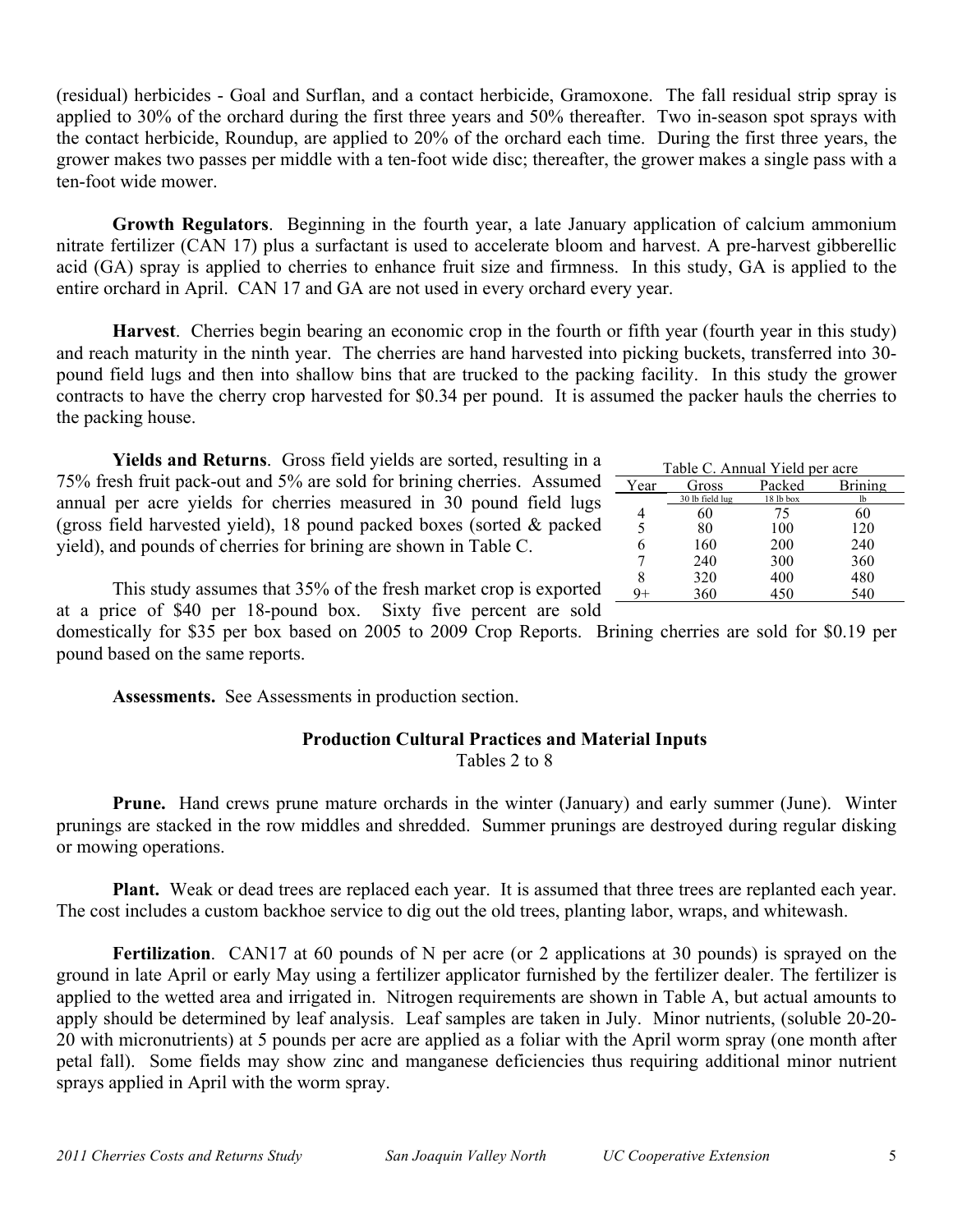**Irrigation**. The total irrigation cost includes the pumping costs and irrigation labor. Water for irrigation is supplied from a well and delivered to the micro-sprinklers on the orchard floor. The microsprinklers are assumed to cover 70% of the orchard floor. The water cost for individual orchards will vary depending on the amount of water pumped, energy source, and irrigation district. In this study, irrigation water is calculated to cost \$60.00 per acre-foot (\$5 per acre-inch). Irrigation labor is calculated at 0.08 hours per acreinch. An average of 2.5 acre-feet (30 acre inches) is applied each year. No assumption is made about effective rainfall.

**Pollination.** Two hives per acre are placed in the orchard in March by a beekeeper.

**Pest Management.** The pesticides and rates mentioned in this cost study are listed in *UC Integrated Pest Management Guidelines, Cherries.* For information on other pesticides available, pest identification, monitoring, and management visit the UC IPM website at www.ipm.ucdavis.edu. Information and pesticide use permits are available through the local county agricultural commissioner's office. Pesticides mentioned in this study are used to calculate rates and costs. Although growers commonly use the pesticides mentioned, other pesticides are available. Spray adjuvants are recommended for use with many pesticides, but are not accounted for in this study. Pesticide costs vary by location, brand, and grower volume. Pesticide costs in this study are from a single dealer and shown as full retail. **Cherry pest and disease management is determined by the seasonal pest pressure and will vary among growers and years.** 

*Pest Control Adviser (PCA)*. A state-licensed pest control adviser monitors the field for agronomic problems including pests, diseases, and nutritional status. Growers may hire private consultants on a per acre basis or receive a similar service as part of an agreement with an agricultural chemical and fertilizer company. Separate costs for a PCA are not included in this study.

*Insect.* Superior Oil and Diazinon are applied as a delayed dormant spray (February) to help manage scale, aphids, mites, and lepidopterous pests. In April, Intrepid insecticide is applied post-bloom for fruitfeeding worms (green fruitworm and fruittree leafroller). A minor nutrient foliar fertilizer is mixed with the worm spray. A Sevin spray for earwig control is applied in April. In late April and early May, three sprays are applied to control the new pest Spotted Wing Drosophila. Four in-season treatments (late June, July, August, September) with Asana are made for leafhopper control to prevent the spread of Western X (Buckskin) disease. Onager is added to the first Asana treatment and Omite to the second for mite control. Leafhopper sprays are not needed in cherry growing areas where Western X disease is not present.

*Diseases*. Fungicides treatments are made to control bloom and fruit diseases such as Brown Rot, Botrytis Rot and Powdery Mildew. In this study, one application of Rovral plus Superior oil and one of Pristine are made during bloom in March and early April, respectively, for control of bloom diseases, followed by a post-bloom (late April) Cabrio treatment for powdery mildew. One spray with Elite and Elevate fungicides is applied in May prior to harvest for controlling fruit decay fungi. A general bactericide application of copper sulfate, hydrated lime (Bordeaux) and dormant oil is applied in the late fall (November) or early winter.

*Weeds (Orchard Floor Management)*. Middles are mowed five times per year – April, May, June, August, September. Weeds in the tree rows are controlled with fall-applied pre- and post emergent (residual) herbicides. Goal, Surflan and Gramoxone are used in a single pre-emergence fall (November) treatment applied to 50% (9 ft. strip) of the orchard. Two in-season (April, July) spot sprays with the contact herbicide, Roundup, are applied to 20% of the orchard each time.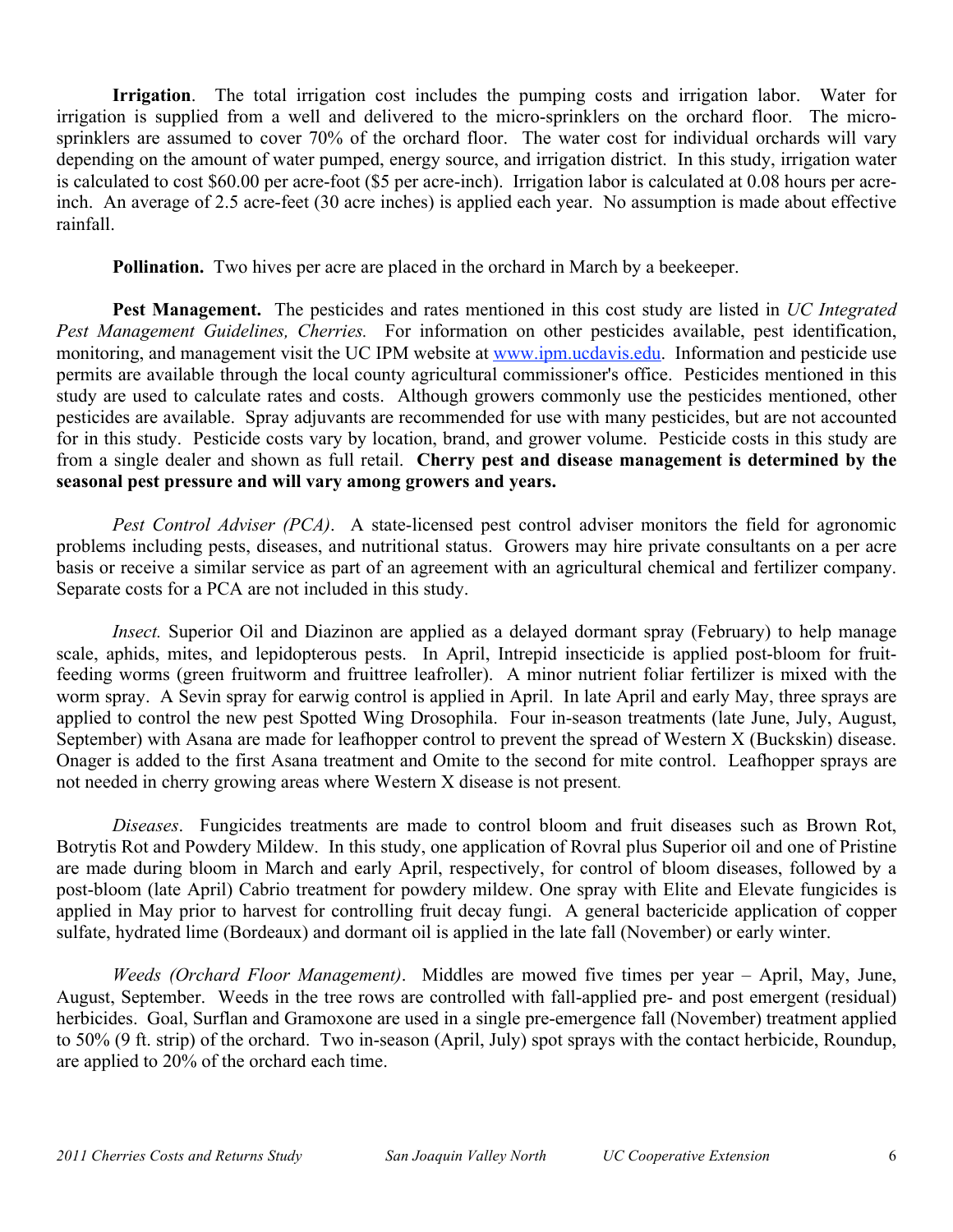**Growth Regulators**. Beginning in the fourth year, a late January application of calcium ammonium nitrate fertilizer (CAN 17) plus a surfactant is used to accelerate bloom and harvest. A pre-harvest gibberellic acid (GA) spray (ProGibb) is applied to the cherries to enhance fruit firmness and size. In this study, GA is applied to the entire orchard in April, beginning in the fourth year. CAN 17 and GA are not used in every orchard every year.

**Harvest**. Cherry harvest begins in May and is usually completed by mid June. The cherries are hand harvested into picking buckets, transferred into 30-pound field lugs and then into shallow bins that are trucked to the packing facility. In this study the grower contracts to have the cherry crop harvested for \$0.34 per pound. It is assumed that the packer hauls the cherries to the packing shed, although some growers do their own hauling and would incur an additional cost. Pack-out (amount of fruit delivered from the field that meets quality standards for packing and sale) will vary from year to year, due to various factors such as weather, diseases, insects, and crop yield. Sorting and packing in this study results in a 75% fresh fruit pack-out, 20% cullage, and 5% brining cherries. Packing house charges and calculations will vary and are also affected by the pack-out rate. A great variety of packages are now used in the cherry industry due to the increased number of export destinations, popularity of consumer packaging, and increased sales through warehouse retailers. In this study, the packing (\$8 per box) and sales commission (8% of \$35) charges are assumed to be \$10.80 per 18 pound box using 75% packout. Sweet cherries are sold fresh domestically and abroad. Cherries packed for some export markets require fumigation and other special handling. Cherry packinghouses levy an additional charge for these services. This study assumes an export packing charge of \$5.00 per packed box.

**Yields**. The average field yield over the remaining life of the orchard is 5.40 tons (10,800 lbs) per acre. Fresh packout will vary from year to year, but for this study, gross field yields are sorted resulting in a 75% fresh fruit pack-out with 5% of the gross sold for brining cherries. Assumed annual per acre yields for cherries measured in 30-pound field lugs (gross field harvested yield), 18-pound packed boxes (sorted & packed yield), and pounds of cherries for brining are shown in Table C.

**Returns**. Cherries sold for export typically command higher prices than those sold for domestic trade. This study assumes that 35% of the fresh market crop is exported at a price of \$40 (\$35 + export charge) per 18 pound box. The remaining 65% are sold domestically for \$35 per box based on 2005 to 2009 Crop Reports. Brining cherries are sold for \$0.19 per pound based on the same reports. Prices and yields are used in this study to estimate income and net returns on Table 4. Returns with brining returns remaining constant are shown over a range of yields in Table 6.

**Assessment**. The California Cherry Advisory Board assesses commercially grown Bing, Rainier, Van and Lambert cherries to pay for cherry promotion and research. Other varieties are not assessed. The mandatory assessment is \$0.02 per packed pound. One-half of this assessment is paid by the grower and onehalf is paid by the packing house.

**Pickup/ATV.** The study assumes a business use mileage for the pickup and ATV. The All Terrain Vehicle or ATV is used for monitoring the orchard and checking the irrigation. The costs are estimated and not from any specific data.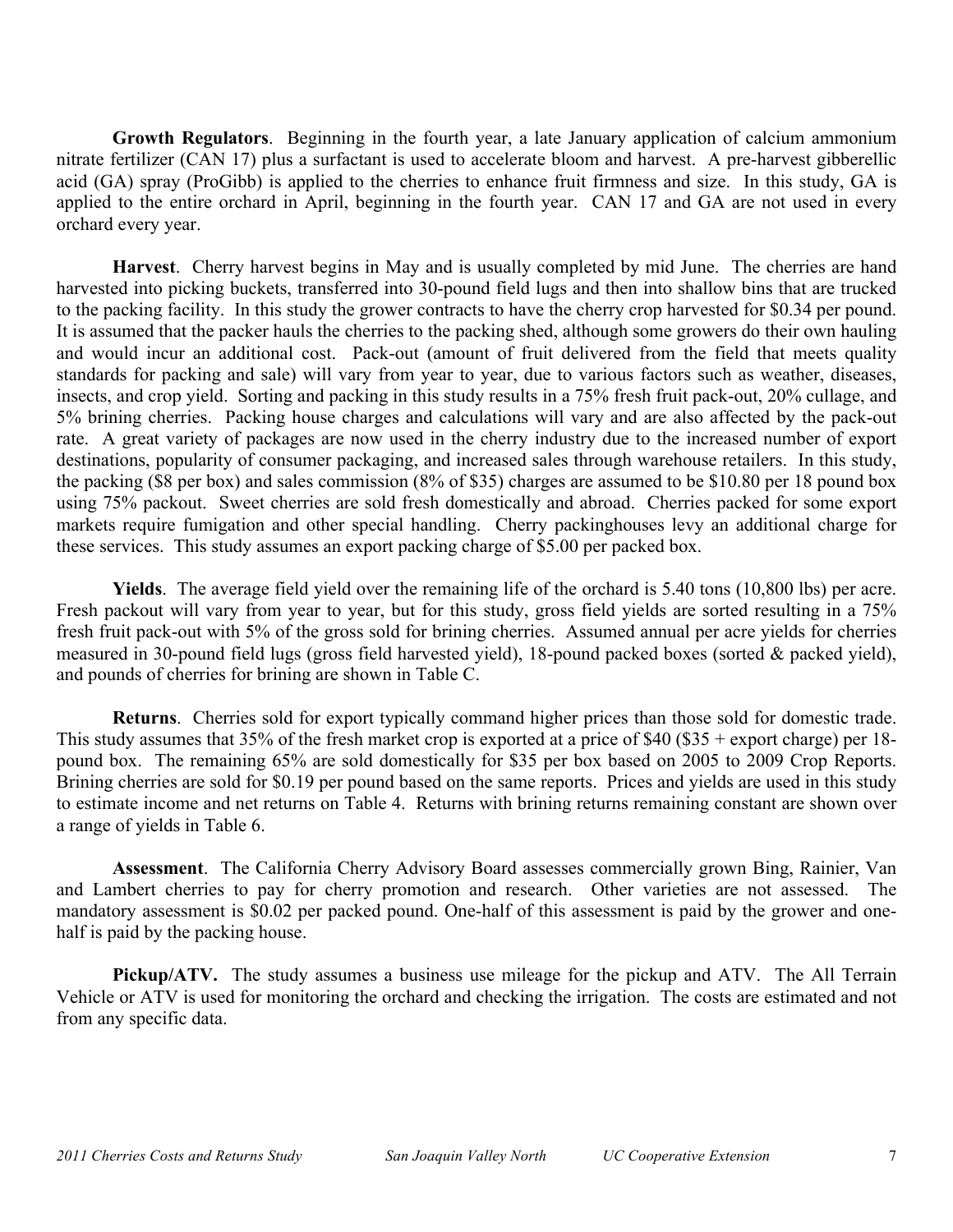## **Labor, Equipment, and Interest**

Labor. The basic hourly wage for equipment operators is \$12.00 per hour and for general labor is \$8.00 per hour. Adding payroll overhead of 36% gives labor rates of \$16.32 for equipment operators and \$10.88 per hour for general labor. The overhead includes the employers' share of federal and California state payroll taxes, workers' compensation insurance for fruit orchards (code 0016), and a percentage for other possible benefits. Workers' compensation insurance costs will vary among growers, but for this study the cost is based upon the average industry final rate as of January 1, 2011 (California Department of Insurance). Labor for operations involving machinery are 20% higher than the operation time given in Table 3 to account for the extra labor involved in equipment set up, moving, maintenance, work breaks, and field repair.

**Equipment Operating Costs.** Repair costs are based on purchase price, annual hours of use, total hours of life and repair coefficients formulated by the ASAE equations based on maximum power takeoff (PTO) horsepower, and fuel type. Prices for on-farm delivery of diesel and gasoline are \$2.60 and \$3.10 per gallon, respectively. The cost includes a 2.5 % local sales tax on diesel fuel and 7.5% sales tax on gasoline. The fuel prices are the 2010 average costs derived from the Energy Information Administration monthly data for California. Gasoline also includes federal and state excise tax, which are refundable for on-farm use when filing your income tax. The fuel, lube, and repair cost per acre for each operation in Table 2 is determined by multiplying the total hourly operating cost in Table 7 for each piece of equipment used for the selected operation by the hours per acre. Tractor time is 10% higher than implement time for a given operation to account for setup, travel and down time.

**Interest On Operating Capital.**Interest on operating capital is based on cash operating costs and is calculated monthly until harvest at a nominal rate of 7.75% per year. A nominal interest rate is the typical market cost of borrowed funds. The interest cost of post harvest operations is discounted back to the last harvest month using a negative interest charge.

**Risk**. While this study makes every effort to model a production system based on typical, real world practices, it cannot fully represent financial, agronomic and market risks that affect the profitability and economic viability. Crop insurance is a risk management tool available to growers.

# **Cash Overhead**

Cash overhead consists of various cash expenses paid out during the year that are assigned to the whole farm and not to a particular operation. These costs include property taxes, interest on operating capital, office expense, liability and property insurance, sanitation services, equipment repairs, and crop insurance.

**Property Taxes***.* Counties charge a base property tax rate of 1% on the assessed value of the property. In some counties special assessment districts exist and charge additional taxes on property including equipment, buildings, and improvements. For this study, county taxes are calculated as 1% of the average value of the property. Average value equals new cost plus salvage value divided by 2 on a per acre basis. Salvage value for investments will vary.

**Insurance***.* Insurance for farm investments vary depending on the assets included and the amount of coverage. Property insurance provides coverage for property loss and is charged at 0.775% of the average value of the assets over their useful life. Liability insurance covers accidents on the farm and costs \$587 for the entire farm.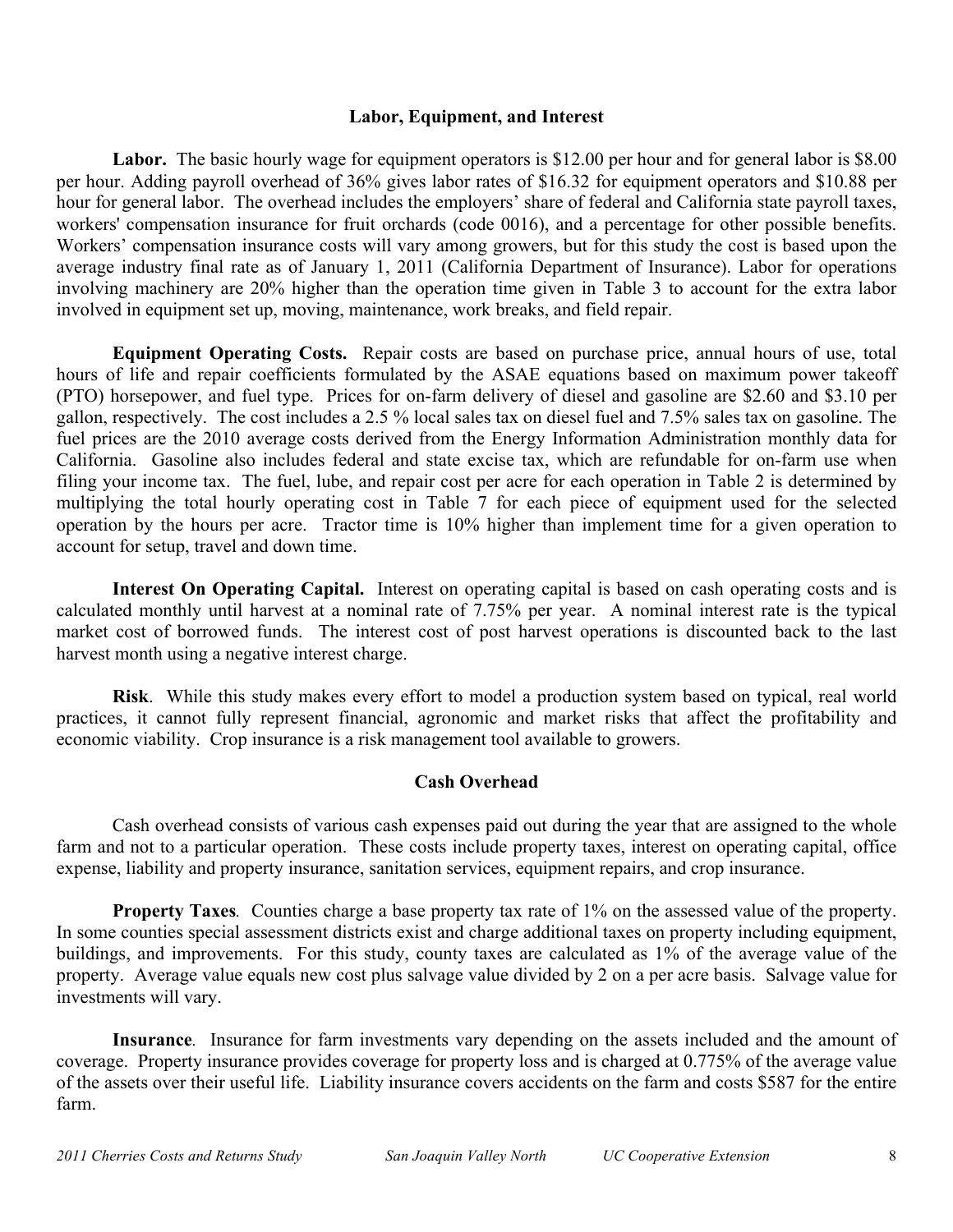**Office Expense***.* Office and business expenses are estimated at \$150 per acre. These expenses include office supplies, telephones, bookkeeping, accounting, legal fees, road maintenance, and miscellaneous administrative charges.

**Sanitation Services***.* Sanitation services provide portable toilets for the farm and cost the orchard \$900 annually. The monthly service charge is an average of four to six California sanitation companies and locations. This cost includes delivery and servicing of a single toilet and washing unit for 6 months. The sanitation costs are estimated and not based on any specific grower data. Growers using contract labor may not have a cost because many labor contractors provide their own sanitation facilities.

**Crop Insurance***.* Multi-peril crop insurance, a revenue program with weather trigger, at 75% of established federal price is assumed to cost \$168 per acre and is not based on any specific calculations.

**Management and Supervisor Wages***.* Wages for management are not included as cash cost. Returns above total costs are considered a return to management and risk.

# **Non-Cash Overhead**

Non-Cash overhead is calculated as the capital recovery cost for equipment and other farm investments.

*Capital Recovery Costs*. Capital recovery costs are the annual depreciation and interest costs for a capital investment. It is the amount of money required each year to recover the difference between the purchase price and salvage value (unrecovered capital). It is equivalent to the annual payment on a loan for the investment with the down payment equal to the discounted salvage value. This is a more complex method of calculating ownership costs than straight-line depreciation and opportunity costs, but more accurately represents the annual costs of ownership because it takes the time value of money into account (Boehlje and Eidman). The formula for the calculation of the annual capital recovery costs is ((Purchase Price – Salvage Value) x Capital Recovery Factor) + (Salvage Value x Interest Rate).

*Salvage Value*. Salvage value is an estimate of the remaining value of an investment at the end of its useful life. For farm machinery (tractors and implements) the remaining value is a percentage of the new cost of the investment (Boehlje and Eidman). The percent remaining value is calculated from equations developed by the American Society of Agricultural Engineers (ASAE) based on equipment type and years of life. The life in years is estimated by dividing the wearout life, as given by ASAE by the annual hours of use in this operation. For other investments including irrigation systems, buildings, and miscellaneous equipment, the value at the end of its useful life is zero. The salvage value for land is the purchase price because land does not depreciate. The purchase price and salvage value for equipment and investments are shown in tables.

*Capital Recovery Factor*. Capital recovery factor is the amortization factor or annual payment whose present value at compound interest is 1. The amortization factor is a table value that corresponds to the interest rate used and the life of the machine.

*Interest Rate*. The interest rate of 4.75% is used to calculate capital recovery costs. The rate will vary depending upon the loan size and other lending agency conditions. The rate is the suggested rate by a farm lending in January 2011.

**Land.** Land values (2010 Trends) are affected by many factors, and range from \$8,000 to \$15,000 per acre. Producing orchards range in price from \$15,000 to \$20,000 per acre, or more. The cropland in this study is valued at \$12,000 per acre. The land is assumed to be Class I soil formerly planted to cherries.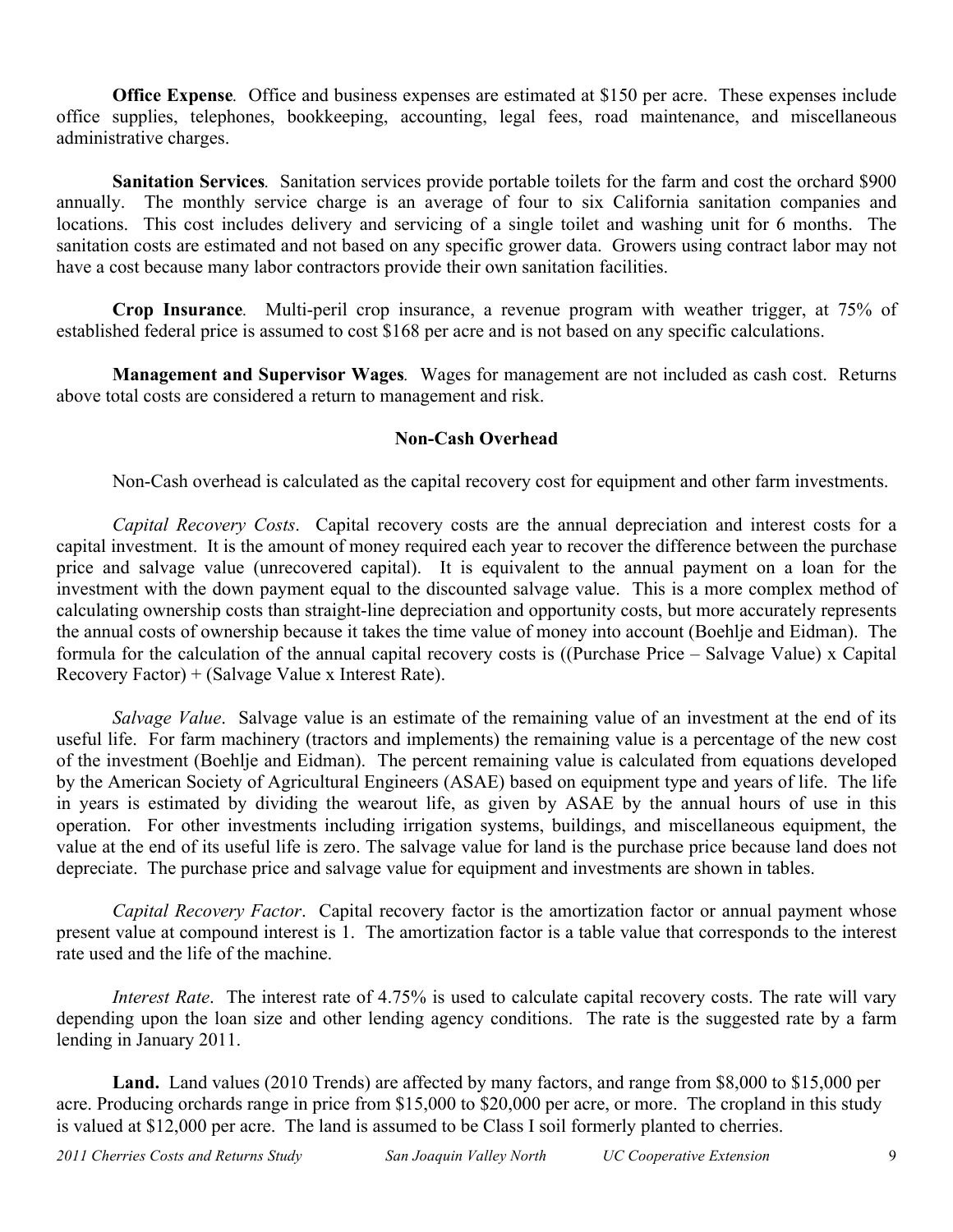**Irrigation.** The orchard is irrigated using a micro-sprinkler irrigation system with 70% coverage. The sprinklers were installed prior to planting and are expected to have a 25-year life, the same as the orchard. The sprinklers will be removed when the orchard is removed. Water is pumped from a well and distributed to the orchard by way of underground mainlines. The well, a 25 horsepower (HP) pump and the installation labor are included in the irrigation system cost. This well and pump serve only the 40-acre orchard. Other well(s) are used on the remaining property and are not included. Water is pumped from a 120-foot depth. The irrigation system is considered an improvement to the property and has a 25-year life.

**Establishment Cost**. Costs to establish the orchard are used to determine capital recovery expenses, depreciation, and interest on investment for the production years. The establishment cost is the sum of cash costs for land preparation, planting, trees, production expenses, and cash overhead for growing cherry trees through the first year fruit is harvested minus any returns from production. The *Total Accumulated Net Cash Cost* in the fourth year shown in Table 1 represents the establishment cost per acre. For this study, the cost is \$7,503 per acre or \$300,120 for the 40 acres planted to cherries. Establishment cost is amortized over the remaining 21 years that the orchard is assumed to be in production.

**Equipment Costs**. Farm equipment is purchased new or used, but the study shows the current purchase price for new equipment. The new purchase price is adjusted to 60% to indicate a mix of new and used equipment. Annual ownership costs for equipment and other investments are in the Whole Farm Equipment, Investment and Business Overhead Tables. Equipment costs are composed of three parts: non-cash overhead, cash overhead, and operating costs. Both of the overhead factors have been discussed in previous sections. The operating costs consist of repairs, fuel, and lubrication and are discussed under operating costs.

**Table Values.** Due to rounding, the totals may be slightly different from the sum of the components.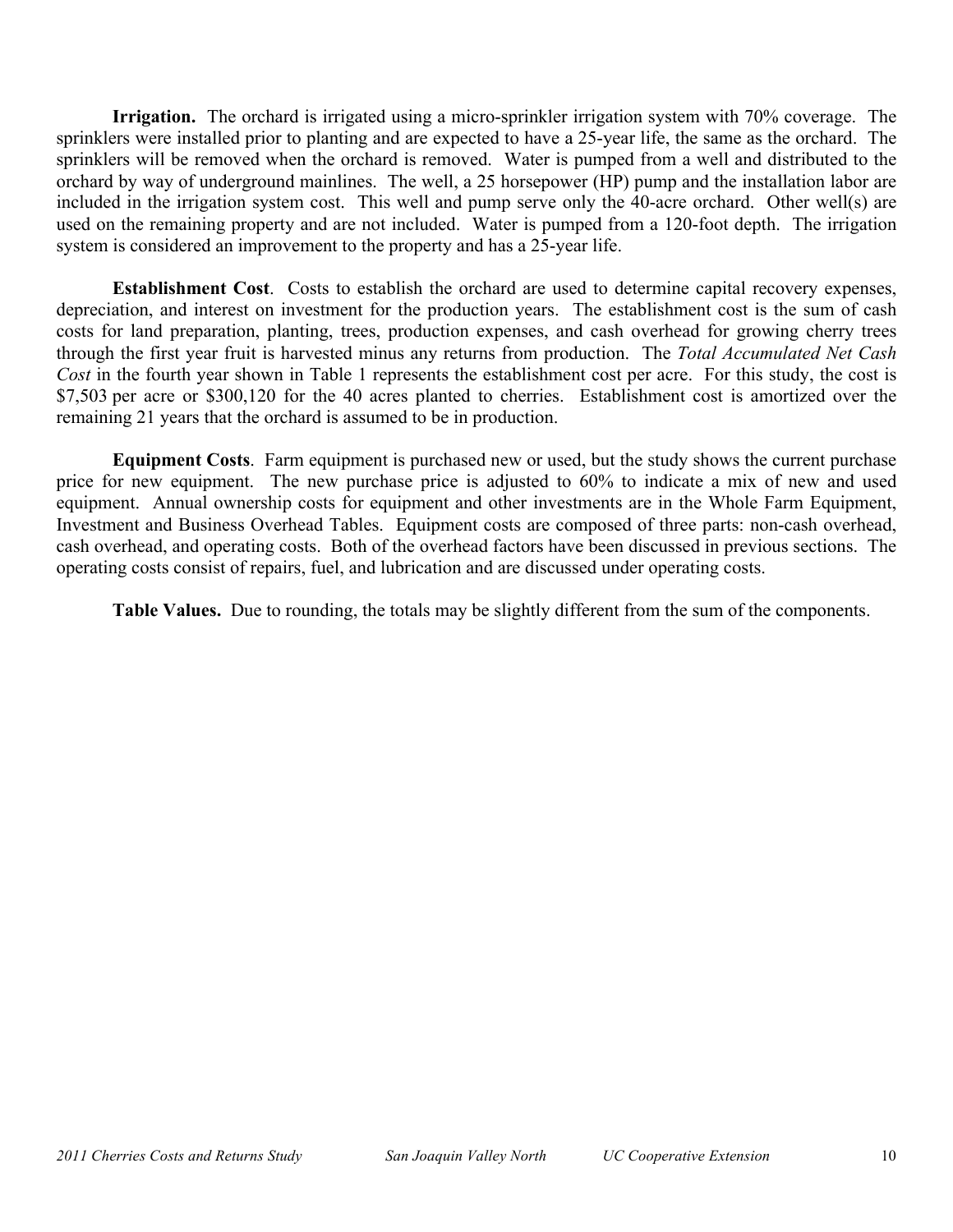## **REFERENCES**

- Agricultural Commissioner, 2005, 2006, 2007, 2008, 2009 Annual Crop Reports. San Joaquin County. Stockton, CA.
- American Society of Farm Managers and Rural Appraisers. 2010. *Trends in Agricultural Land & Lease Values.* California Chapter of the American Society of Farm Managers and Rural Appraisers. Woodbridge, CA.
- American Society of Agricultural Engineers. 1994. *American Society of Agricultural Engineers Standards Yearbook*. Russell H. Hahn and Evelyn E. Rosentreter (ed.) St. Joseph, MO. 41st edition.
- Boehlje, Michael D., and Vernon R. Eidman. 1984. *Farm Management*. John Wiley and Sons. New York, NY.
- Doanes. *Facts and Figures for Farmers.* 1984. Doane Publishing, St. Louis, MO. p. 290.
- Grant, Joe A., Janet L. Caprile, William C. Coates, Karen M. Klonsky, and Richard L. De Moura. *Sample Costs to Establish an Orchard and Produce Sweet Cherries.* 2005. University of California Cooperative Extension. Davis, CA.
- Energy Information Administration. 2010. *Weekly Retail on Highway Diesel and Gasoline Prices.* Internet accessed January 2011. http://tonto.eis.doe.gov/oog/info/wohdp.
- University of California Statewide IPM Project. 2010. *UC Pest Management Guidelines, Cherries*. University of California, Davis, CA. http://www.ipm.ucdavis.edu

For information concerning the above mentioned University of California publications contact UC DANR Communications Services (1-800-994-8849) or http://danrcs.ucdavis.edu or your local county Cooperative Extension office.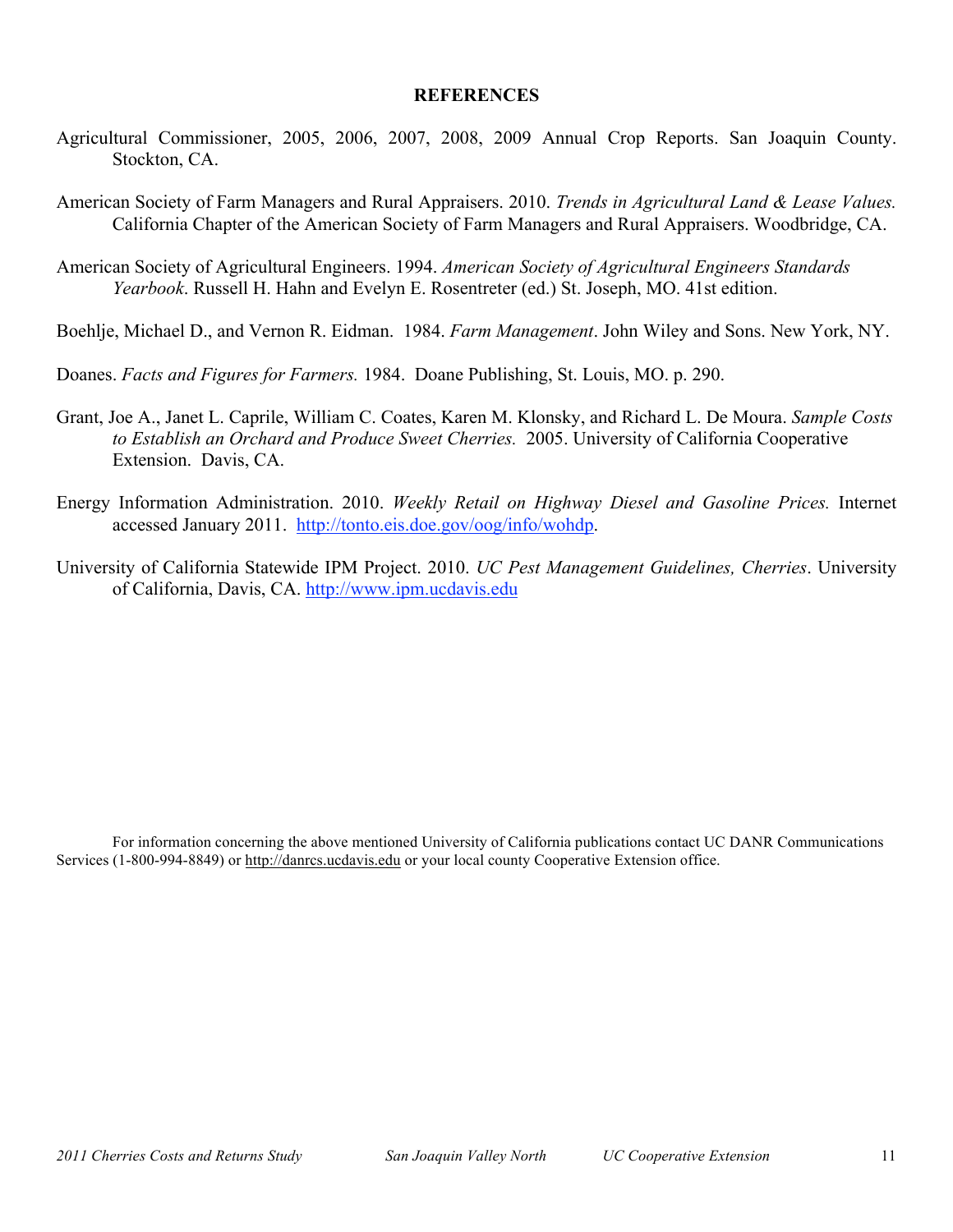### UC COOPERATIVE EXTENSION **Table 1. COSTS PER ACRE TO ESTABLISH A CHERRY ORCHARD** SAN JOAQUIN VALLEY – NORTH 2011

|                                                                                    |                 | Cost Per Acre  |                |                |                |
|------------------------------------------------------------------------------------|-----------------|----------------|----------------|----------------|----------------|
| Year:                                                                              | 1 <sub>st</sub> | 2nd            | 3rd            | 4th            | 5th            |
| Total Tons Per Acre:                                                               |                 |                |                | 0.5            | 1.2            |
| Domestic Fresh (18 lb boxes):                                                      |                 |                |                | 50             | 65             |
| Export Fresh (18 lb boxes):                                                        |                 |                |                | 25             | 35             |
| Brining (lbs):                                                                     |                 |                |                | 60             | 120            |
| Planting Costs:                                                                    |                 |                |                |                |                |
| Land Preparation: Rip 2X (custom)                                                  | 250             |                |                |                |                |
| Land Preparation: Disc 2X                                                          | 22              |                |                |                |                |
| Land Preparation: Laser Level (custom)                                             | 210             |                |                |                |                |
| Land Preparation: Fumigate-Tree Row (custom)                                       | 900             |                |                |                |                |
| Plant: Survey, Plant & Paint Trees (Replant Yrs 2+)                                | 182             | 1              | 1              | $\overline{3}$ | 3              |
| Trees: 134 Per Acre @ \$6.65 each (Replants Yrs 2-3, 1 tree. Yrs 4+, 2 trees)      | 891             | 7              | $\overline{7}$ | 13             | 13             |
| TOTAL PLANTING COSTS                                                               | 2,455           | 8              | 8              | 16             | 16             |
| Cultural Costs:                                                                    |                 |                |                |                |                |
| Weed: Disc 5X (Yrs 1-3, 2 passes/middle.)                                          | 60              | 60             | 60             |                |                |
| Irrigate: 8X (water and labor)                                                     | 106             | 106            | 106            | 141            | 141            |
| Weed: Spot Spray 20% of acres - 2X (Roundup)                                       | 21              | 21             | 21             | 21             | 21             |
| Prune & Train: Summer                                                              | 9               | 22             | 44             | 65             | 87             |
| Fertilize: (Yr 1 & 2, 15-15-15. Yr 3+, CAN17))                                     | 36              | 36             | 27             | 37             | 42             |
| Weed: Fall Strip Spray (Goal, Surflan, Gramoxone) Yr 1-3, 30%, Yr 4+, 50% of acres | 63              | 63             | 63             | 99             | 99             |
| Prune & Train: Dormant                                                             |                 | 136            | 190            | 245            | 299            |
| Insect: Leafhopper (Asana), Mite (Onager). Yrs 2-3, 1/2 label rate                 |                 | 50             | 50             | 89             | 89             |
| Fertilize: Leaf Sampling & Nutritional Analysis                                    |                 | $\overline{2}$ | $\overline{2}$ | $\overline{2}$ | $\overline{c}$ |
| Insect: Leafhopper/Mite (Asana, Omite) Yrs 2-3, 1/2 rate                           |                 | 43             | 43             | 74             | 74             |
| Insect: Leafhopper (Asana) 2X                                                      |                 | 36             | 36             | 49             | 49             |
| Insect: Fall Spray (Oil, Copper, Lime). Yrs 2-3, 1/2 label rate                    |                 | 67             | 67             | 122            | 122            |
| Prune: Shred Brush                                                                 |                 |                |                | 9              | 9              |
| Growth Regulator: Bloom Stimulant Spray (CAN17, Entry)                             |                 |                |                | 117            | 117            |
| Pollination: (2 hives)                                                             |                 |                |                | 280            | 280            |
| Disease: Bloom & Fruit Diseases (Rovral, Oil)                                      |                 |                |                | 66             | 66             |
| Insect: Earwigs (Sevin)                                                            |                 |                |                | 67             | 67             |
| Disease: Bloom & Fruit Diseases (Pristine)                                         |                 |                |                | 57             | 57             |
| Insect: Worm (Intrepid). Fertilize: Foliar Nutrient Spray (20-20-20 with minors)   |                 |                |                | 48             | 48             |
| Weed: Mow Middles 5X (1 pass per middle)                                           |                 |                |                | 35             | 35             |
| Disease: Powdery Mildew (Cabrio)                                                   |                 |                |                | 34             | 34             |
| Growth Regulator: Gibberellic Acid Spray (ProGibb)                                 |                 |                |                | 72             | 72             |
| Insect: SWD 3X (Warrior, Success, Malathion)                                       |                 |                |                | 299            | 299            |
| Disease: Preharvest Fruit Diseases (Elite & Elevate)                               |                 |                |                | 125            | 125            |
| Insect: Delayed Dormant Spray (Superior Oil, Diazinon)                             |                 |                |                |                | 86             |
| Pickup Truck Use                                                                   | 85              | 85             | 85             | 85             | 85             |
| ATV Use                                                                            | 64              | 64             | 64             | 64             | 64             |
| TOTAL CULTURAL COSTS                                                               | 443             | 791            | 859            | 2,304          | 2,471          |
| Harvest & Assessment Costs:                                                        |                 |                |                |                |                |
| Harvest (hand pick)                                                                |                 |                |                | 612            | 816            |
| Packing and Sales Charges                                                          |                 |                |                | 810            | 1,080          |
| <b>Export Packing Charge</b>                                                       |                 |                |                | 125            | 175            |
| California Cherry Advisory Board Assessment                                        |                 |                |                | 14             | 18             |
| TOTAL HARVEST & ASSESSMENT COSTS                                                   |                 | $\overline{0}$ | $\mathbf{0}$   | 1,561          | 2,089          |
| Interest On Operating Capital @ 5.75%                                              | 45              | 20             | 23             | 16             | 22             |
| TOTAL OPERATING COSTS/ACRE                                                         | 2,943           | 820            | 890            | 3,897          | 4,598          |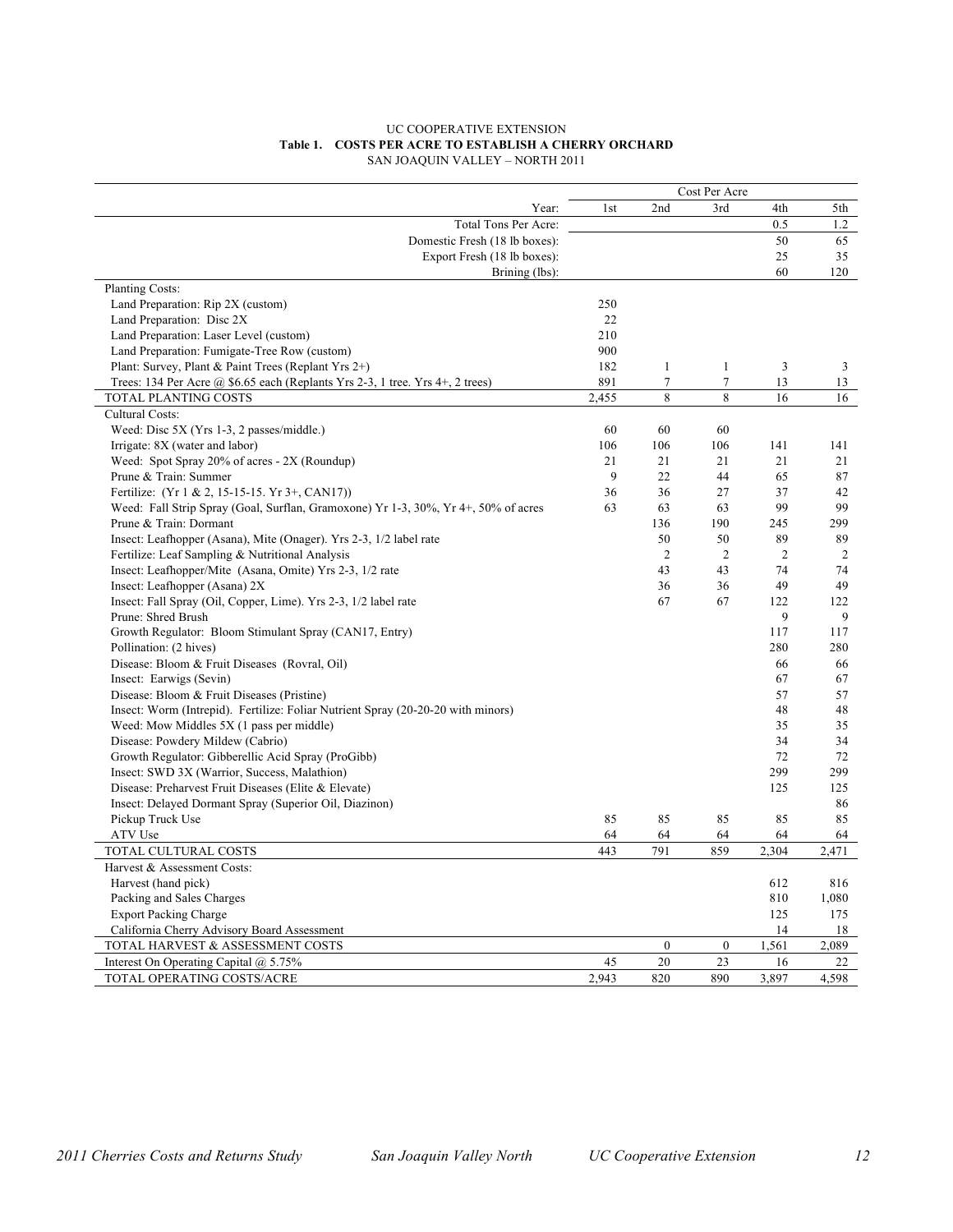### UC COOPERATIVE EXTENSION **Table 1. CONTINUED** SAN JOAQUIN VALLEY – NORTH 2011

|                                             | Cost Per Acre |          |          |              |              |
|---------------------------------------------|---------------|----------|----------|--------------|--------------|
| Year:                                       | 1st           | 2nd      | 3rd      | 4th          | 5th          |
| Total Tons Per Acre:                        |               |          |          | 0.5          | 1.2          |
| Domestic Fresh (18 lb boxes):               |               |          |          | 50           | 65           |
| Export Fresh (18 lb boxes):                 |               |          |          | 25           | 35           |
| Brining (lbs):                              |               |          |          | 60           | 120          |
| Cash Overhead Costs:                        |               |          |          |              |              |
| Office Expense                              | 150           | 150      | 150      | 150          | 150          |
| Liability Insurance                         | 8             | 8        | 8        | 8            | 8            |
| <b>Sanitation Fees</b>                      | 23            | 23       | 23       | 23           | 23           |
| Property Taxes                              | 149           | 150      | 150      | 153          | 153          |
| Property Insurance                          | 18            | 18       | 19       | 20           | 20           |
| <b>Investment Repairs</b>                   | 78            | 78       | 78       | 83           | 83           |
| TOTAL CASH OVERHEAD COSTS                   | 425           | 427      | 427      | 436          | 436          |
| TOTAL CASH COSTS/ACRE                       | 3,369         | 1,246    | 1,317    | 4,333        | 5,035        |
| <b>INCOME/ACRE FROM PRODUCTION</b>          | $\Omega$      | $\theta$ | $\theta$ | 2,761        | 3,698        |
| NET CASH INCOME/ACRE FOR THE YEAR           | $\Omega$      | $\theta$ | $\theta$ | $\mathbf{0}$ | $\mathbf{0}$ |
| NET CASH COSTS/ACRE FOR THE YEAR            | 3,369         | 1,246    | 1,317    | 1,571        | 1,337        |
| ACCUMULATED NET CASH COSTS/ACRE             | 3,369         | 4,615    | 5,931    | 7,503        | 8,840        |
| Non-Cash Overhead Costs (Capital Recovery): |               |          |          |              |              |
| <b>Buildings</b>                            | 67            | 67       | 67       | 67           | 67           |
| Shop Tools                                  | 18            | 18       | 18       | 18           | 18           |
| Sprinkler Irrigation System                 | 97            | 97       | 97       | 97           | 97           |
| Irrigation (pump, well)                     | 86            | 86       | 86       | 86           | 86           |
| Ladders - 50 Each                           |               |          |          | 32           | 32           |
| Land                                        | 600           | 600      | 600      | 600          | 600          |
| Equipment                                   | 60            | 77       | 77       | 100          | 102          |
| TOTAL INTEREST ON INVESTMENT                | 928           | 945      | 945      | 1.000        | 1.001        |
| TOTAL COST/ACRE FOR THE YEAR                | 4,296         | 2,191    | 2,262    | 5,333        | 6,036        |
| <b>INCOME/ACRE FROM PRODUCTION</b>          | $\Omega$      | $\theta$ | $\theta$ | 2,761        | 3,698        |
| TOTAL NET INCOME/ACRE FOR THE YEAR          | $\Omega$      | $\Omega$ | $\Omega$ | $\Omega$     | $\Omega$     |
| TOTAL NET COST/ACRE FOR THE YEAR            | 4,296         | 2,191    | 2,262    | 2,571        | 2,338        |
| TOTAL ACCUMULATED NET COST/ACRE             | 4.296         | 6,487    | 8.749    | 11.320       | 13.658       |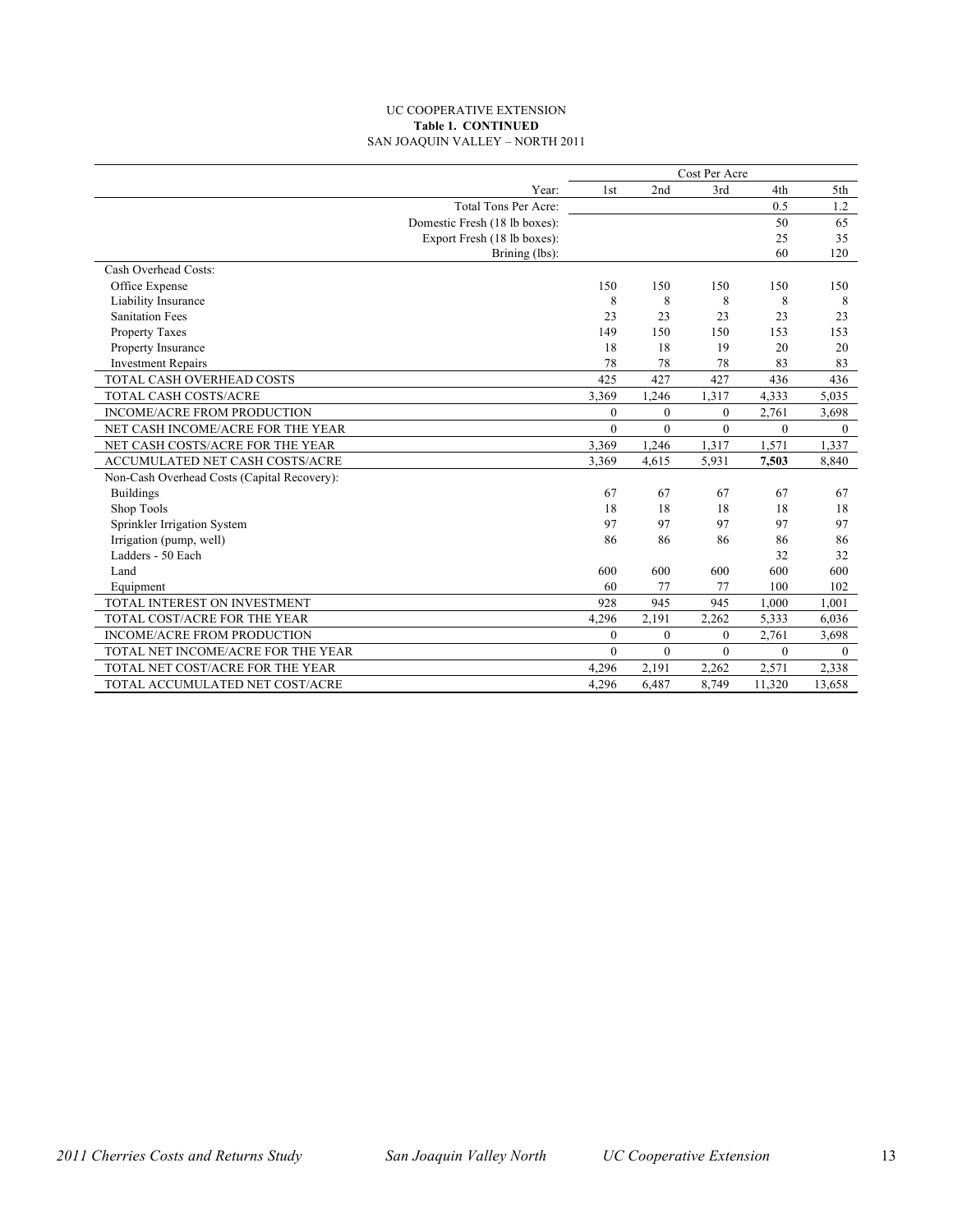#### UC COOPERATIVE EXTENSION **Table 2. COSTS PER ACRE to PRODUCE SWEET CHERRIES** SAN JOAQUIN VALLEY - NORTH 2011

|                                                                  | Operation | Cash and Labor Cost per acre |                  |                  |                  |                |      |
|------------------------------------------------------------------|-----------|------------------------------|------------------|------------------|------------------|----------------|------|
|                                                                  | Time      | Labor                        | Fuel, Lube       | Material         | Custom/          | Total          | Your |
| Operation                                                        | (Hrs/A)   | Cost                         | & Repairs        | Cost             | Rent             | Cost           | Cost |
| Cultural:                                                        |           |                              |                  |                  |                  |                |      |
| Prune: Dormant                                                   | 40.00     | 435                          | $\boldsymbol{0}$ | $\mathbf{0}$     | $\mathbf{0}$     | 435            |      |
| Prune: Shred Prunings                                            | 0.23      | $\overline{4}$               | 4                | $\boldsymbol{0}$ | $\mathbf{0}$     | 9              |      |
| Growth Regulator: Bloom Stimulant (CAN17, Entry)                 | 0.31      | 6                            | 6                | 89               | $\mathbf{0}$     | 100            |      |
| Insect: Delayed Dormant (Superior Oil, Diazinon)                 | 0.31      | 6                            | 6                | 74               | $\mathbf{0}$     | 86             |      |
| Pollination: (2 hives)                                           | 0.00      | $\boldsymbol{0}$             | $\theta$         | $\boldsymbol{0}$ | 280              | 280            |      |
| Disease: Brown Rot (Rovral, Oil)                                 | 0.31      | 6                            | 6                | 54               | $\mathbf{0}$     | 66             |      |
| Trees - 3 Trees/acre replanted                                   | 0.00      | $\boldsymbol{0}$             | $\boldsymbol{0}$ | 20               | $\boldsymbol{0}$ | 20             |      |
| Plant: Backhoe, plant, paint, wrap trees                         | 0.00      | $\mathbf{0}$                 | $\mathbf{0}$     | $\boldsymbol{0}$ | 58               | 58             |      |
| Insect: Earwigs (Sevin)                                          | 0.31      | 6                            | 6                | 55               | $\mathbf{0}$     | 67             |      |
| Disease: Bloom & Fruit (Pristine)                                | 0.31      | 6                            | 6                | 45               | $\mathbf{0}$     | 57             |      |
| Insect: Worm (Intrepid). Fertilize: Foliar (20-20-20)            | 0.31      | 6                            | 6                | 36               | $\mathbf{0}$     | 48             |      |
| Weed: Mow 5X (1 10ft pass/middle)                                | 0.93      | 18                           | 17               | $\boldsymbol{0}$ | $\boldsymbol{0}$ | 35             |      |
| Irrigate: (water $&$ labor) 8X                                   | 2.40      | 26                           | $\overline{0}$   | 150              | $\mathbf{0}$     | 176            |      |
| Disease: Powdery Mildew (Cabrio)                                 | 0.31      | 6                            | 6                | 22               | $\mathbf{0}$     | 34             |      |
| Weed: Spot Spray 20% of acres (Roundup) 2X                       | 0.60      | 12                           | 3                | 6                | $\theta$         | 21             |      |
| Growth Regulator: Gibberellic Acid (ProGibb)                     | 0.31      | 6                            | 6                | 60               | $\mathbf{0}$     | 72             |      |
| Fertilize: N (CAN17)                                             | 0.25      | 5                            | 1                | 62               | $\boldsymbol{0}$ | 68             |      |
| Insect: Spotted Wing Drosophila (Warrior, Success, Malathion) 3X | 0.31      | 6                            | 6                | 264              | $\mathbf{0}$     | 276            |      |
| Disease: Preharvest Fruit Decay Fungi (Elevate, Elite)           | 0.31      | 6                            | 6                | 114              | $\mathbf{0}$     | 125            |      |
| Prune: Summer                                                    | 12.00     | 131                          | $\theta$         | $\theta$         | $\mathbf{0}$     | 131            |      |
| Insect: Leafhopper/Mites (Asana/Onager)                          | 0.31      | 6                            | 6                | 77               | $\mathbf{0}$     | 89             |      |
| Fertilize: Leaf Sampling & Analysis                              | 0.00      | 1                            | $\theta$         | $\theta$         | $\overline{2}$   | $\overline{2}$ |      |
| Insect: Leafhopper/Mites (Asana/Omite)                           | 0.31      | 6                            | 6                | 62               | $\mathbf{0}$     | 74             |      |
| Insect: Leafhopper (Asana) 2X                                    | 0.61      | 12                           | 11               | 26               | $\mathbf{0}$     | 49             |      |
| Weed: Fall Strip (Goal, Surflan, Gramoxone)                      | 0.30      | 6                            | $\overline{c}$   | 92               | $\mathbf{0}$     | 99             |      |
| Disease: Bactericide (Copper, Lime, Oil).                        | 0.31      | 6                            | 6                | 111              | $\boldsymbol{0}$ | 122            |      |
| Pickup Truck Use                                                 | 2.85      | 56                           | 29               | $\boldsymbol{0}$ | $\boldsymbol{0}$ | 85             |      |
| ATV Use                                                          | 2.85      | 56                           | 8                | $\overline{0}$   | $\mathbf{0}$     | 64             |      |
| TOTAL CULTURAL COSTS                                             | 67.05     | 839                          | 150              | 1.421            | 339              | 2,750          |      |
| Harvest:                                                         |           |                              |                  |                  |                  |                |      |
| Harvest (hand pick)                                              | 0.00      | $\boldsymbol{0}$             | $\boldsymbol{0}$ | 3,672            | $\boldsymbol{0}$ | 3,672          |      |
| Packing & Sales Charge                                           | 0.00      | $\boldsymbol{0}$             | $\boldsymbol{0}$ | 4,860            | $\theta$         | 4,860          |      |
| <b>Export Packing Charge</b>                                     | 0.00      | $\boldsymbol{0}$             | $\mathbf{0}$     | $\mathbf{0}$     | 790              | 790            |      |
| California Cherry Advisory Board Assessment                      | 0.00      | $\boldsymbol{0}$             | $\boldsymbol{0}$ | 81               | $\boldsymbol{0}$ | 81             |      |
| TOTAL HARVEST COSTS                                              | 0.00      | $\mathbf{0}$                 | $\mathbf{0}$     | 8,613            | 790              | 9.403          |      |
| Interest on operating capital $(a)$ 5.75%                        |           |                              |                  |                  |                  | 60             |      |
| TOTAL OPERATING COSTS/ACRE                                       |           | 839                          | 150              | 10,034           | 1,129            | 12,213         |      |
| Cash Overhead:                                                   |           |                              |                  |                  |                  |                |      |
| Office Expense                                                   |           |                              |                  |                  |                  | 150            |      |
| Liability Insurance                                              |           |                              |                  |                  |                  | 8              |      |
| <b>Sanitation Fees</b>                                           |           |                              |                  |                  |                  | 23             |      |
| Crop Insurance                                                   |           |                              |                  |                  |                  | 168            |      |
| Property Taxes                                                   |           |                              |                  |                  |                  | 190            |      |
| Property Insurance                                               |           |                              |                  |                  |                  | 49             |      |
| <b>Investment Repairs</b>                                        |           |                              |                  |                  |                  | 83             |      |
| TOTAL CASH OVERHEAD COSTS                                        |           |                              |                  |                  |                  | 670            |      |
| TOTAL CASH COSTS/ACRE                                            |           |                              |                  |                  |                  | 12,883         |      |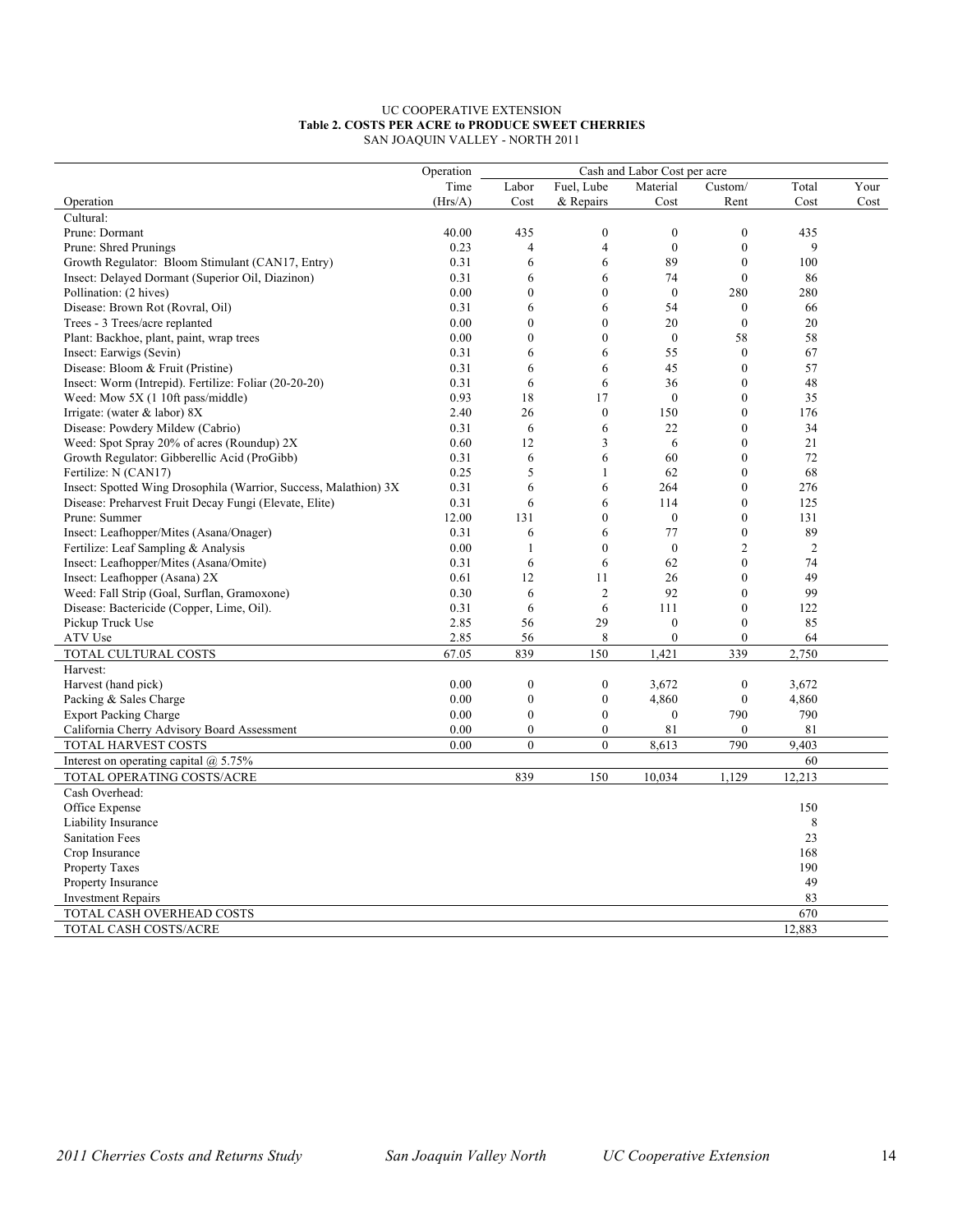#### UC COOPERATIVE EXTENSION **Table 2. CONTINUED** SAN JOAQUIN VALLEY - NORTH 2011

|                                   | Operation | Cash and Labor Cost per acre |            |                  |         |        |      |  |  |
|-----------------------------------|-----------|------------------------------|------------|------------------|---------|--------|------|--|--|
|                                   | Time      | Labor                        | Fuel, Lube | Material         | Custom/ | Total  | Your |  |  |
| Operation                         | (Hrs/A)   | Cost                         | & Repairs  | Cost             | Rent    | Cost   | Cost |  |  |
| Non-Cash Overhead:                |           | Per producing                |            |                  |         |        |      |  |  |
|                                   |           | Acre                         |            | Capital Recovery |         |        |      |  |  |
| Buildings 2400 sqft               |           | 1,053                        |            | 67               |         | 67     |      |  |  |
| Tools: Shop/Field                 |           | 197                          |            | 18               |         | 18     |      |  |  |
| Micro-Sprinkler System            |           | 1,400                        |            | 97               |         | 97     |      |  |  |
| Irrigation System (pump $&$ well) |           | 1,250                        |            | 86               |         | 86     |      |  |  |
| Ladders: $(50)$                   |           | 250                          |            | 32               |         | 32     |      |  |  |
| Land                              |           | 12,632                       |            | 600              |         | 600    |      |  |  |
| Orchard Establishment             |           | 7,503                        |            | 572              |         | 572    |      |  |  |
| Equipment                         |           | 893                          |            | 99               |         | 99     |      |  |  |
| TOTAL NON-CASH OVERHEAD COSTS     |           | 25,178                       |            | 1,571            |         | 1,571  |      |  |  |
| <b>TOTAL COSTS/ACRE</b>           |           |                              |            |                  |         | 14,454 |      |  |  |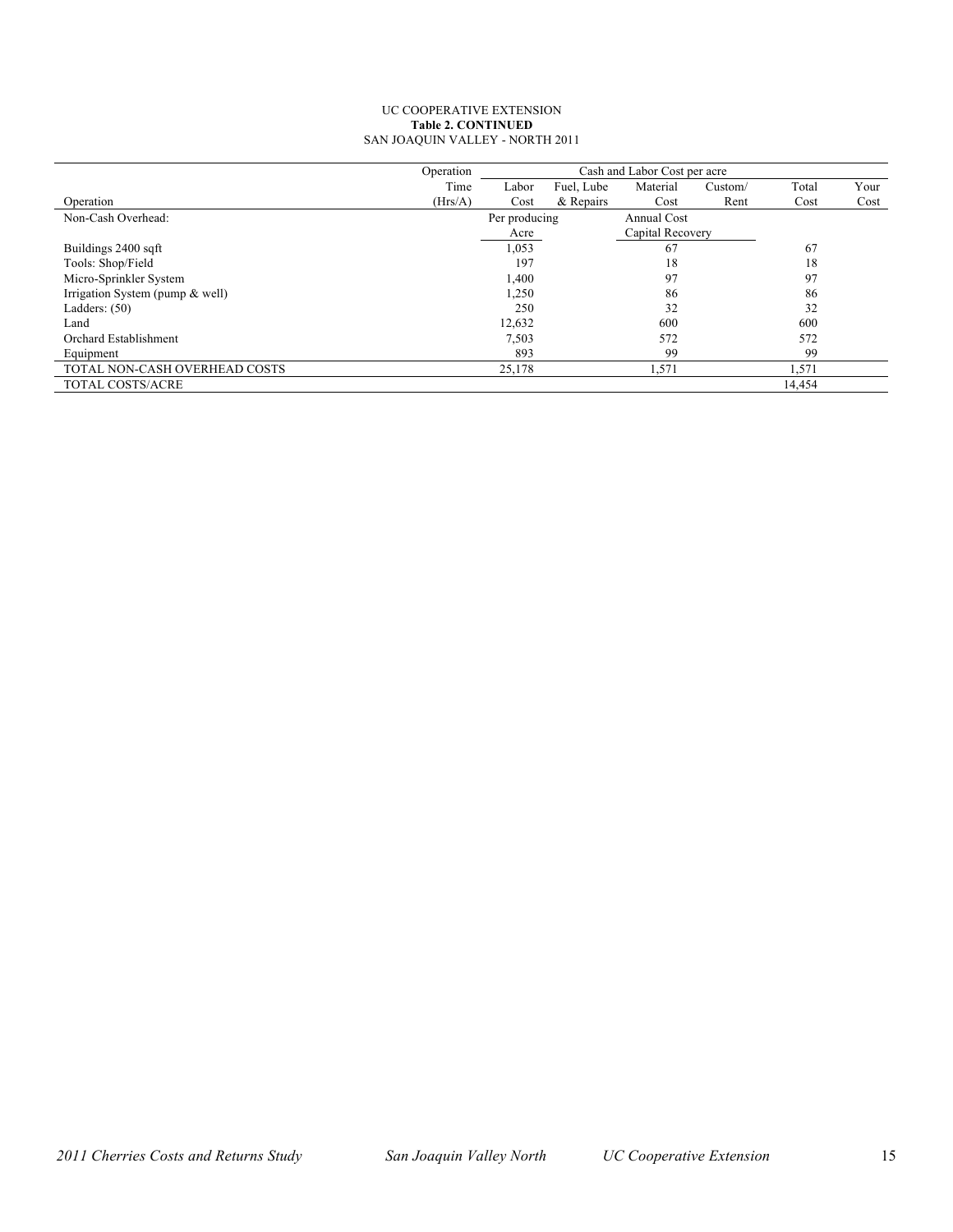|                                                    | Quantity/ |      | Price or  | Value or         | Your |
|----------------------------------------------------|-----------|------|-----------|------------------|------|
|                                                    | Acre      | Unit | Cost/Unit | Cost/Acre        | Cost |
| <b>GROSS RETURNS</b>                               |           |      |           |                  |      |
| Domestic Fresh                                     | 292.00    | box  | 35.00     | 10,220           |      |
| <b>Export Fresh</b>                                | 158.00    | box  | 40.00     | 6,320            |      |
| <b>Brining</b>                                     | 540.00    | lb   | 0.19      | 103              |      |
| TOTAL GROSS RETURNS                                |           |      |           | 16,643           |      |
| OPERATING COSTS                                    |           |      |           |                  |      |
| Herbicide:                                         |           |      |           |                  |      |
| Goal 2 XL                                          | 1.50      | pint | 17.25     | 26               |      |
| Surflan 4 AS                                       | 4.00      | pint | 14.51     | 58               |      |
| Gramoxone Inteon                                   | 1.25      | pint | 6.15      | 8                |      |
| Roundup WeatherMax                                 | 0.80      | pint | 7.38      | 6                |      |
| Fungicide:                                         |           |      |           |                  |      |
| <b>Hydrated Lime</b>                               | 30.00     | 1b   | 0.25      | 8                |      |
| Copper Sulfate                                     | 30.00     | 1b   | 2.65      | 80               |      |
| Cabrio                                             | 9.00      | 0Z   | 2.47      | 22               |      |
| Elevate 50 WDG                                     | 1.50      | 1b   | 49.12     | 74               |      |
| Elite 45WP                                         | 8.00      | 0Z   | 5.01      | 40               |      |
| Pristine                                           | 12.00     | 0Z   | 3.76      | 45               |      |
| Rovral 4F                                          | 1.60      | pint | 29.07     | 47               |      |
| <b>Insecticide:</b>                                |           |      |           |                  |      |
| Asana XL                                           | 48.00     | floz | 1.08      | 52               |      |
| Diazinon 50 W                                      | 4.00      | lb   | 10.65     | 43               |      |
| Dormant Emulsion                                   | 3.00      | gal  | 7.90      | 24               |      |
| Intrepid 2F                                        | 12.00     | floz | 2.58      | 31               |      |
| Malathion 5EC                                      | 12.00     | pint | 5.60      | 67               |      |
| Onager                                             | 18.00     | floz | 3.58      | 64               |      |
| Omite 30 WP                                        | 6.00      | lb   | 8.23      | 49               |      |
| Sevin 80S                                          | 5.00      | 1b   | 11.00     | 55               |      |
| Success 2SC                                        | 21.00     | floz | 7.47      | 157              |      |
| Superior Oil                                       | 5.00      | gal  | 7.90      | 40               |      |
| Warrior II                                         | 7.68      | floz | 5.25      | 40               |      |
| <b>Growth Regulator:</b>                           |           |      |           |                  |      |
| CAN 17 (17-0-0) [see Fertilizer]                   | 316.00    | 1b   | 0.13      | 40               |      |
| ProGibb 4%                                         | 36.00     | floz | 1.68      | 60               |      |
| Adjuvant:                                          |           |      |           |                  |      |
| Entry                                              | 1.00      | gal  | 48.40     | 48               |      |
| Fertilizer:                                        |           |      |           |                  |      |
| 20-20-20+micronutrients (soluble)                  | 5.00      | 1b   | 1.10      | 6                |      |
| CAN 17 (17-0-0) [12.64 lbs/gal]                    | 60.00     | lb N | 1.04      | 62               |      |
| Water:                                             |           |      |           |                  |      |
| Water - Pumped                                     | 30.00     | acin | 5.00      | 150              |      |
| <b>Tree/Tree Aids:</b>                             |           |      |           |                  |      |
| Tree - Sweet Cherry                                | 3.00      | each | 6.65      | 20               |      |
| Carton/Tree Wrap                                   | 3.00      | each | 0.15      | $\boldsymbol{0}$ |      |
| Paint/Whitewash                                    | 3.00      | each | 0.01      | $\boldsymbol{0}$ |      |
| <b>Custom/Contract:</b>                            |           |      |           |                  |      |
| Pollination Fee                                    | 2.00      | hive | 140.00    | 280              |      |
| Plant & Paint Tree                                 | 3.00      | tree | 1.20      | $\overline{4}$   |      |
| <b>Backhoe Tree</b>                                | 3.00      | tree | 18.00     | 54               |      |
| Nutrient Analysis                                  | 0.05      | each | 32.00     | 2                |      |
| <b>Custom/Contract - Harvest:</b>                  |           |      |           |                  |      |
| Picker Charge                                      | 10,800.00 | lb   | 0.34      | 3,672            |      |
| Packing Charge $(\$8)$ + Sales Charge $(\$2.80)$   | 450.00    | box  | 10.80     | 4,860            |      |
| <b>Export Packing Fee</b>                          | 158.00    | box  | 5.00      | 790              |      |
| Assessment:                                        |           |      |           |                  |      |
| California Cherry Advisory Board (Growers Portion) | 8,100.00  | lb   | 0.01      | 81               |      |
|                                                    |           |      |           |                  |      |

#### UC COOPERATIVE EXTENSION **Table 3. COSTS AND RETURNS PER ACRE to PRODUCE SWEET CHERRIES** SAN JOAQUIN VALLEY - NORTH 2011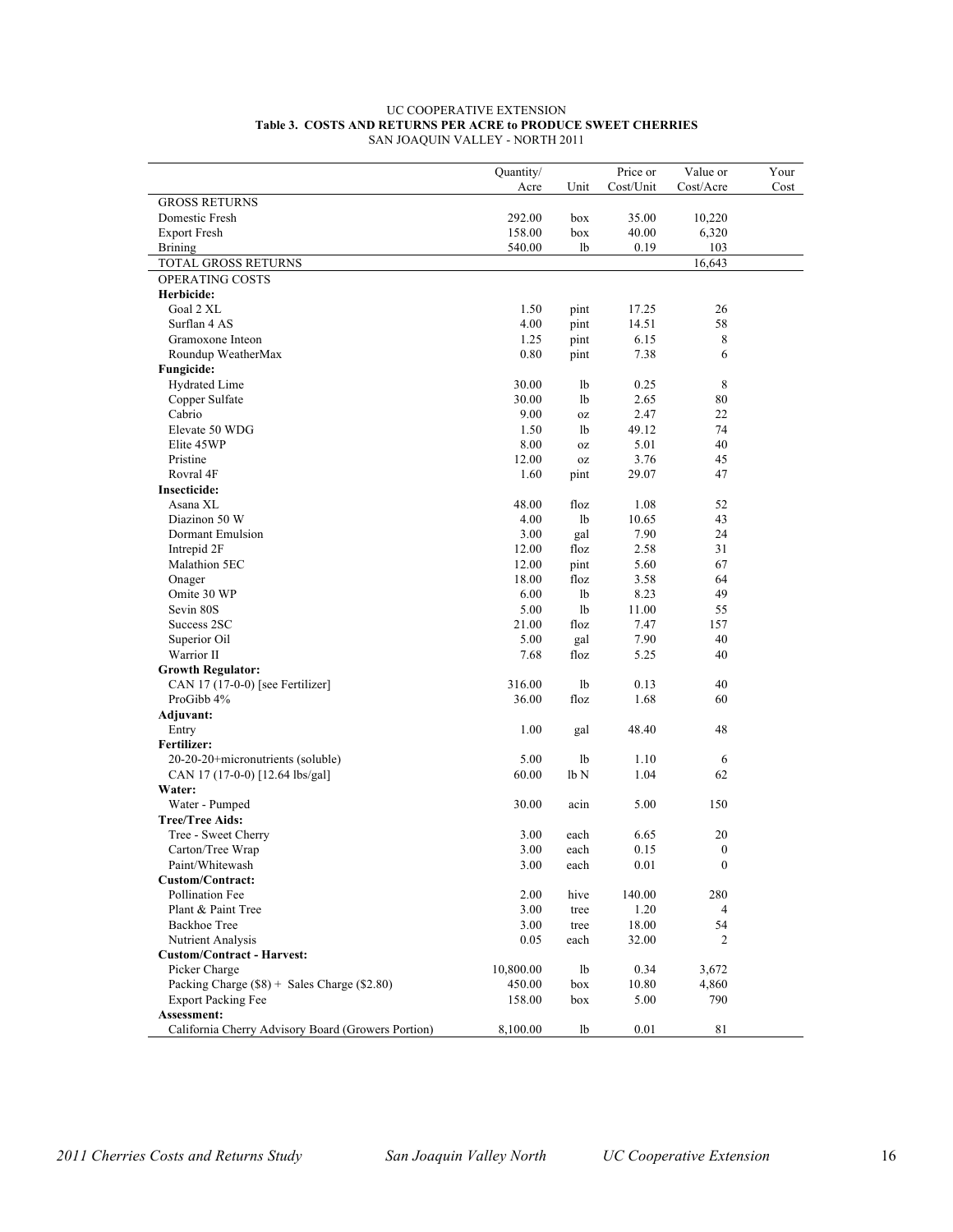#### UC COOPERATIVE EXTENSION **Table 3. CONTINUED** SAN JOAQUIN VALLEY - NORTH 2011

|                                              | Quantity/ |      | Price or  | Value or  | Your |
|----------------------------------------------|-----------|------|-----------|-----------|------|
|                                              | Acre      | Unit | Cost/Unit | Cost/Acre | Cost |
| Labor (machine)                              | 15.11     | hrs  | 16.32     | 247       |      |
| Labor (non-machine)                          | 54.45     | hrs  | 10.88     | 592       |      |
| <b>Fuel - Gas</b>                            | 9.03      | gal  | 3.10      | 28        |      |
| <b>Fuel - Diesel</b>                         | 26.36     | gal  | 2.60      | 69        |      |
| Lube                                         |           |      |           | 14        |      |
| <b>Machinery repair</b>                      |           |      |           | 39        |      |
| Interest on operating capital $\omega$ 5.75% |           |      |           | 60        |      |
| <b>TOTAL OPERATING COSTS/ACRE</b>            |           |      |           | 12,213    |      |
| NET RETURNS ABOVE OPERATING COSTS            |           |      |           | 4,429     |      |
| <b>CASH OVERHEAD COSTS:</b>                  |           |      |           |           |      |
| Office Expense                               |           |      |           | 150       |      |
| Liability Insurance                          |           |      |           | 8         |      |
| <b>Sanitation Fees</b>                       |           |      |           | 23        |      |
| Crop Insurance                               |           |      |           | 168       |      |
| <b>Property Taxes</b>                        |           |      |           | 190       |      |
| Property Insurance                           |           |      |           | 49        |      |
| <b>Investment Repairs</b>                    |           |      |           | 83        |      |
| TOTAL CASH OVERHEAD COSTS/ACRE               |           |      |           | 671       |      |
| TOTAL CASH COSTS/ACRE                        |           |      |           | 12,883    |      |
| NON-CASH OVERHEAD COSTS (Capital Recovery)   |           |      |           |           |      |
| Buildings 2400 sqft                          |           |      |           | 67        |      |
| Tools: Shop/Field                            |           |      |           | 18        |      |
| Micro-Sprinkler System                       |           |      |           | 97        |      |
| Irrigation System (pump & well)              |           |      |           | 86        |      |
| Ladders: $(50)$                              |           |      |           | 32        |      |
| Land                                         |           |      |           | 600       |      |
| Orchard Establishment                        |           |      |           | 572       |      |
| Equipment                                    |           |      |           | 99        |      |
| TOTAL NON-CASH OVERHEAD COSTS/ACRE           |           |      |           | 1,571     |      |
| <b>TOTAL COSTS/ACRE</b>                      |           |      |           | 14,454    |      |
| NET RETURNS ABOVE TOTAL COSTS                |           |      |           | 2,188     |      |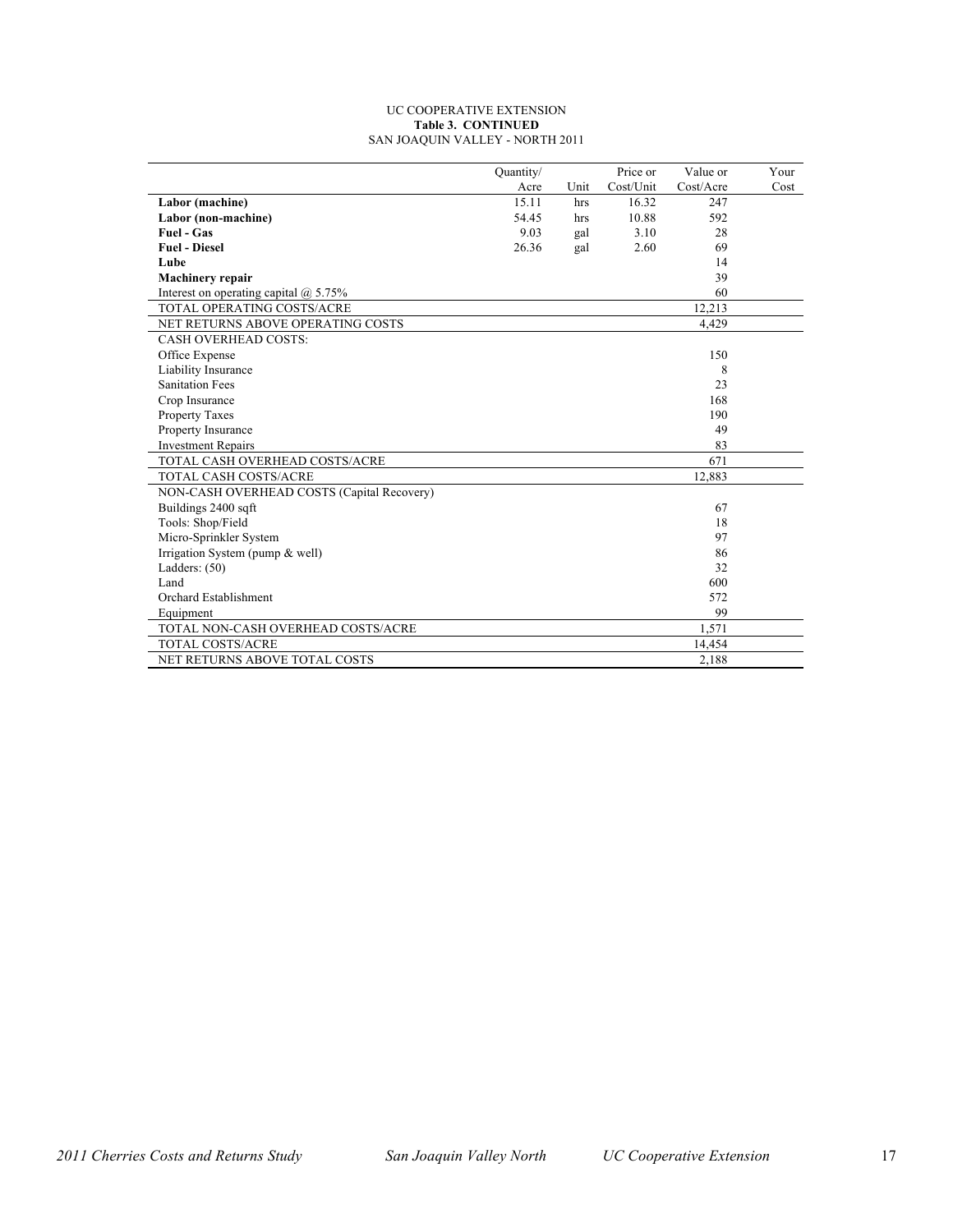#### UC COOPERATIVE EXTENSION **Table 4. MONTHLY CASH COSTS PER ACRE to PRODUCE SWEET CHERRIES** SAN JOAQUIN VALLEY - NORTH 2011

| Beginning JAN 11                                       | <b>JAN</b> | <b>FEB</b> | <b>MAR</b> | <b>APR</b> | <b>MAY</b> | <b>JUN</b> | <b>JUL</b> | <b>AUG</b> | <b>SEP</b> | OCT  | <b>NOV</b> | <b>DEC</b> | <b>TOTAL</b> |
|--------------------------------------------------------|------------|------------|------------|------------|------------|------------|------------|------------|------------|------|------------|------------|--------------|
| Ending DEC 11                                          | 11         | 11         | 11         | 11         | 11         | 11         | 11         | 11         | 11         | 11   | 11         | 11         |              |
| Cultural:                                              |            |            |            |            |            |            |            |            |            |      |            |            |              |
| Prune: Dormant                                         | 435        |            |            |            |            |            |            |            |            |      |            |            | 435          |
| Prune: Shred Prunings                                  | 9          |            |            |            |            |            |            |            |            |      |            |            | 9            |
| Growth Regulator: Bloom Stimulant (CAN17, Entry)       | 100        |            |            |            |            |            |            |            |            |      |            |            | 100          |
| Insect: Delayed Dormant (Superior Oil, Diazinon)       |            | 86         |            |            |            |            |            |            |            |      |            |            | 86           |
| Pollination: (2 hives)                                 |            |            | 280        |            |            |            |            |            |            |      |            |            | 280          |
| Disease: Brown Rot (Rovral, Oil)                       |            |            | 66         |            |            |            |            |            |            |      |            |            | 66           |
| Trees - 3 Trees/acre replanted                         |            |            | 20         |            |            |            |            |            |            |      |            |            | 20           |
| Plant: Backhoe, plant, paint, wrap trees               |            |            | 58         |            |            |            |            |            |            |      |            |            | 58           |
| Insect: Earwigs (Sevin)                                |            |            |            | 67         |            |            |            |            |            |      |            |            | 67           |
| Disease: Bloom & Fruit (Pristine)                      |            |            |            | 57         |            |            |            |            |            |      |            |            | 57           |
| Insect: Worm (Intrepid). Fertilize: Foliar (20-20-20)  |            |            |            | 48         |            |            |            |            |            |      |            |            | 48           |
| Weed: Mow 5X (1 10ft pass/middle)                      |            |            |            | 7          | 7          | 7          |            | 7          | 7          |      |            |            | 35           |
| Irrigate: (water & labor) 8X                           |            |            |            | 18         | 23         | 23         | 47         | 47         | 18         |      |            |            | 176          |
| Disease: Powdery Mildew (Cabrio)                       |            |            |            | 34         |            |            |            |            |            |      |            |            | 34           |
| Weed: Spot Spray 20% of acres (Roundup) 2X             |            |            |            | 11         |            |            | 11         |            |            |      |            |            | 21           |
| Growth Regulator: Gibberellic Acid (ProGibb)           |            |            |            | 72         |            |            |            |            |            |      |            |            | 72           |
| Fertilize: N (CAN17)                                   |            |            |            | 68         |            |            |            |            |            |      |            |            | 68           |
| Insect: SW Drosophila (Warrior, Success, Malathion) 3X |            |            |            |            | 276        |            |            |            |            |      |            |            | 276          |
| Disease: Preharvest Fruit Decay Fungi (Elevate, Elite) |            |            |            |            | 125        |            |            |            |            |      |            |            | 125          |
| Prune: Summer                                          |            |            |            |            |            | 131        |            |            |            |      |            |            | 131          |
| Insect: Leafhopper/Mites (Asana/Onager)                |            |            |            |            |            | 89         |            |            |            |      |            |            | 89           |
| Fertilize: Leaf Sampling & Analysis                    |            |            |            |            |            |            | 2          |            |            |      |            |            | 2            |
| Insect: Leafhopper/Mites (Asana/Omite)                 |            |            |            |            |            |            | 74         |            |            |      |            |            | 74           |
| Insect: Leafhopper (Asana) 2X                          |            |            |            |            |            |            |            | 25         | 25         |      |            |            | 49           |
| Weed: Fall Strip (Goal, Surflan, Gramoxone)            |            |            |            |            |            |            |            |            |            |      | 99         |            | 99           |
| Disease: Bactericide (Copper, Lime, Oil).              |            |            |            |            |            |            |            |            |            |      | 122        |            | 122          |
| Pickup Truck Use                                       | 8          | 8          | 8          | 8          | 8          | 8          | 8          | 8          | 8          | 8    | 8          |            | 85           |
| ATV Use                                                | 6          | 6          | 6          | 6          | 6          | 6          | 6          | 6          | 6          | 6    | 6          |            | 64           |
| TOTAL CULTURAL COSTS                                   | 558        | 99         | 438        | 395        | 446        | 264        | 147        | 92         | 63         | 14   | 235        |            | 2,750        |
| Harvest:                                               |            |            |            |            |            |            |            |            |            |      |            |            |              |
| Harvest (hand pick)                                    |            |            |            |            | 3,672      |            |            |            |            |      |            |            | 3,672        |
| Packing & Sales Charge                                 |            |            |            |            | 4,860      |            |            |            |            |      |            |            | 4,860        |
| <b>Export Packing Charge</b>                           |            |            |            |            | 790        |            |            |            |            |      |            |            | 790          |
| California Cherry Advisory Board                       |            |            |            |            | 81         |            |            |            |            |      |            |            | 81           |
| TOTAL HARVEST COSTS                                    |            |            |            |            | 9,403      |            |            |            |            |      |            |            | 9,403        |
| Interest on operating capital $\omega$ 5.75%           | 3          | 3          | 5          | 7          | 54         | $-4$       | $-2$       | $-2$       | $-2$       | $-1$ | $-1$       |            | 60           |
| TOTAL OPERATING COSTS/ACRE                             | 560        | 103        | 443        | 402        | 9,903      | 260        | 145        | 90         | 61         | 12   | 234        |            | 12,213       |
| TOTAL OPERATING COSTS/BOX                              | 1.25       | 0.23       | 0.98       | 0.89       | 22.01      | 0.58       | 0.32       | 0.20       | 0.14       | 0.03 | 0.52       |            | 27           |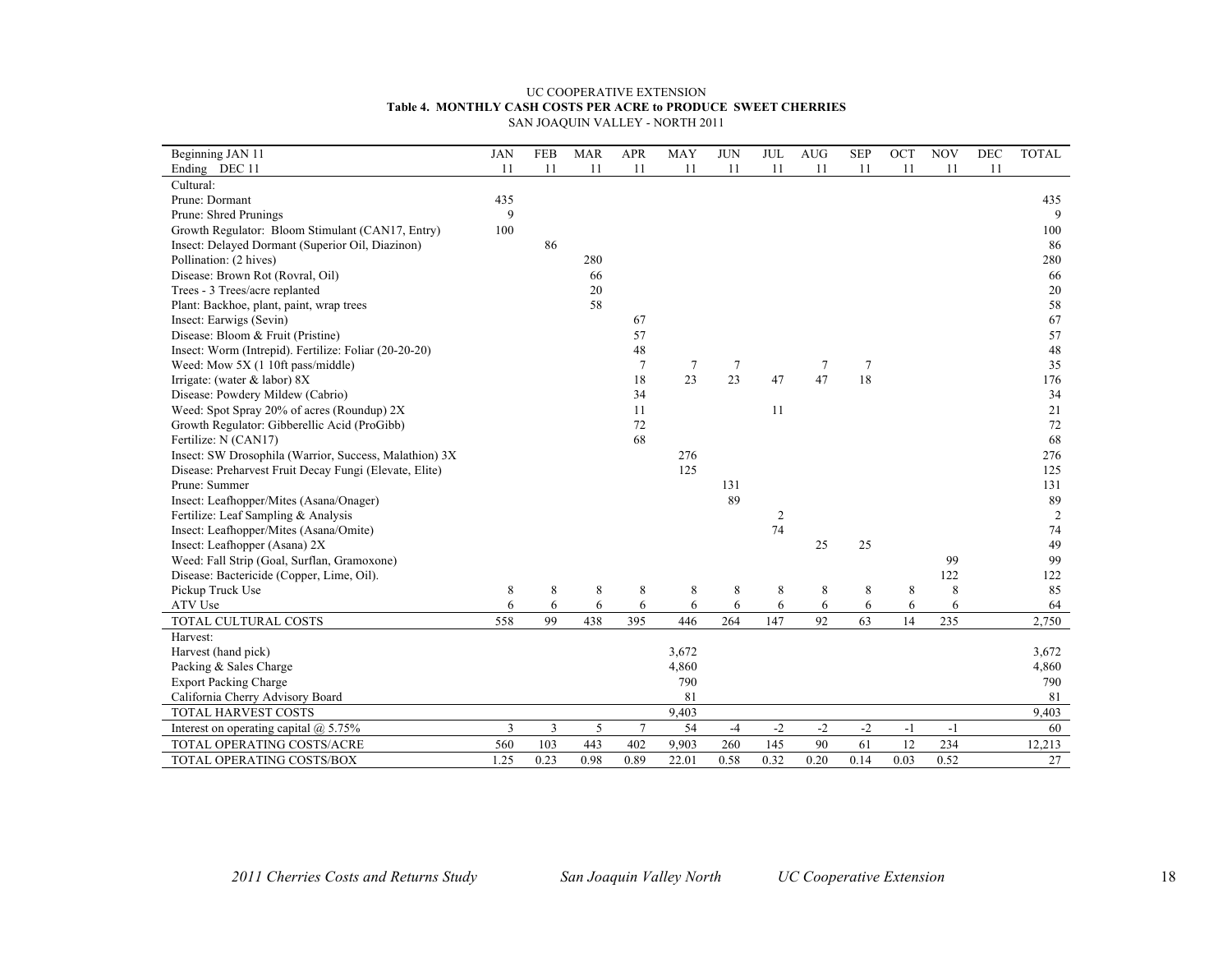#### UC COOPERATIVE EXTENSION **Table 4. CONTINUED** SAN JOAQUIN VALLEY - NORTH 2011

| Beginning JAN 11          | JAN  | FEB  | <b>MAR</b> | APR  | MAY   | JUN  | JUL  | AUG  | <b>SEP</b> | OC <sub>1</sub> | <b>NOV</b> | DEC  | <b>TOTAL</b> |
|---------------------------|------|------|------------|------|-------|------|------|------|------------|-----------------|------------|------|--------------|
| Ending DEC 11             | 11   |      |            |      |       |      |      |      |            |                 |            | 11   |              |
| Cash Overhead:            |      |      |            |      |       |      |      |      |            |                 |            |      |              |
| Office Expense            | 13   | 13   | 13         | 13   | 13    | 13   | 13   | 13   | 13         | 13              | 13         | 13   | 150          |
| Liability Insurance       |      | 8    |            |      |       |      |      |      |            |                 |            |      | 8            |
| <b>Sanitation Fees</b>    |      |      |            |      | 23    |      |      |      |            |                 |            |      | 23           |
| Crop Insurance            |      | 168  |            |      |       |      |      |      |            |                 |            |      | 168          |
| Property Taxes            | 95   |      |            |      |       |      | 95   |      |            |                 |            |      | 190          |
| Property Insurance        | 25   |      |            |      |       |      | 25   |      |            |                 |            |      | 49           |
| <b>Investment Repairs</b> |      |      |            |      |       |      |      |      |            |                 |            |      | 83           |
| TOTAL CASH OVERHEAD COSTS | 139  | 195  | 19         | 19   | 42    | 19   | 139  | 19   | 19         | 19              | 19         | 19   | 671          |
| TOTAL CASH COSTS/ACRE     | 699  | 298  | 462        | 422  | 9,945 | 280  | 284  | 110  | 81         | 32              | 253        | 19   | 12,884       |
| TOTAL CASH COSTS/BOX*     | l.55 | 0.66 | 1.03       | 0.94 | 22.10 | 0.62 | 0.63 | 0.24 | 0.18       | 0.07            | 0.56       | 0.04 | 29           |

\*Box = 450 18 lb boxes per acre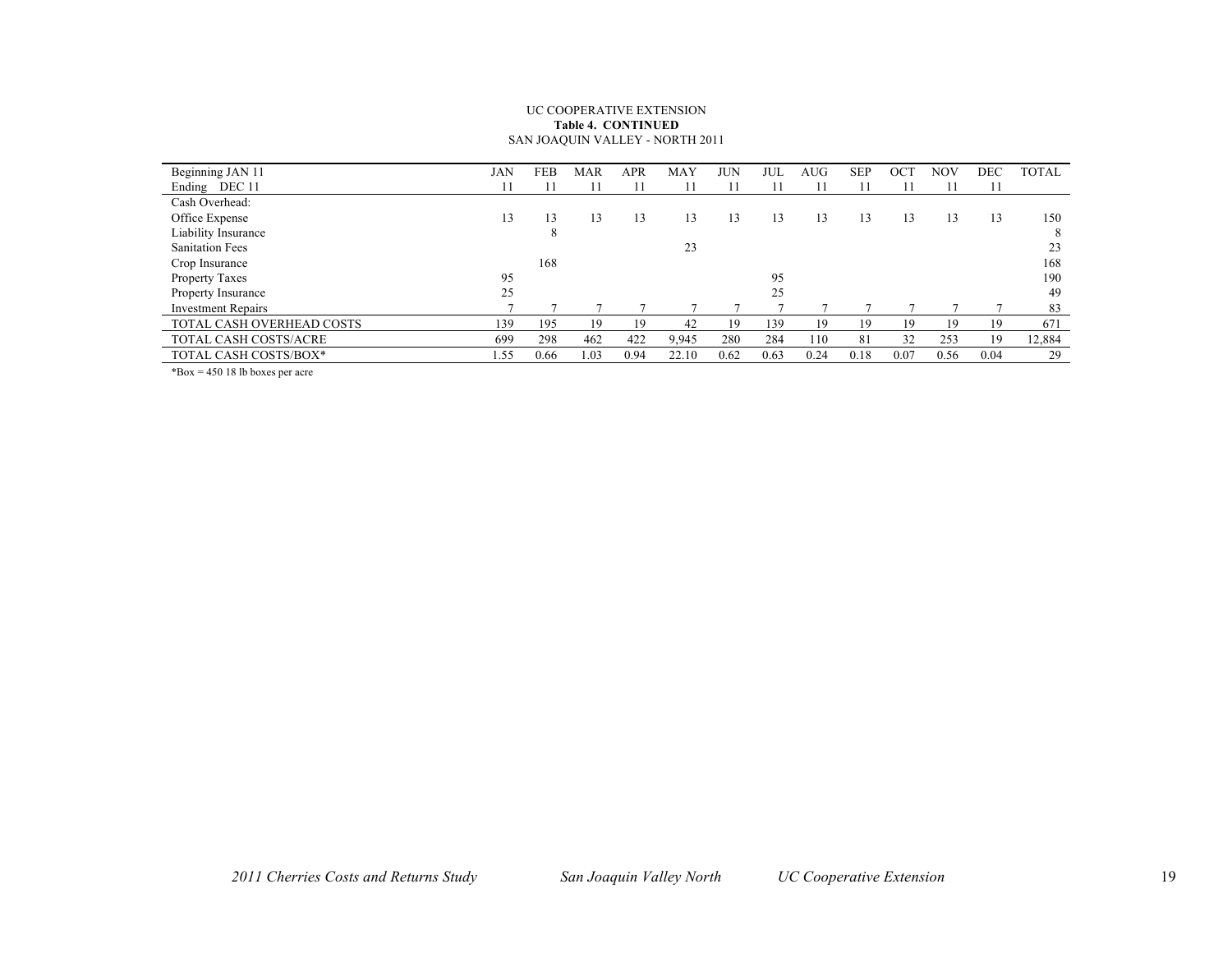#### UC COOPERATIVE EXTENSION **Table 5. RANGING ANALYSIS** SAN JOAQUIN VALLEY - NORTH 2011

|                                              |        |        |        | YIELD (18 lb boxes/acre) |        |        |        |
|----------------------------------------------|--------|--------|--------|--------------------------|--------|--------|--------|
| Domestic Fresh:                              | 142.00 | 192.00 | 242.00 | 292.00                   | 342.00 | 392.00 | 442.00 |
| Export Fresh:                                | 78.00  | 105.00 | 131.00 | 158.00                   | 184.00 | 211.00 | 238.00 |
| <b>OPERATING COSTS/ACRE:</b>                 |        |        |        |                          |        |        |        |
| Cultural Cost                                | 2,750  | 2,750  | 2,750  | 2,750                    | 2,750  | 2,750  | 2,750  |
| Harvest Cost (Pick, Pack, Assessment)        | 4,573  | 6,183  | 7,793  | 9,403                    | 11,013 | 12,623 | 14,233 |
| Interest on operating capital $\omega$ 5.75% | 37     | 45     | 53     | 60                       | 68     | 76     | 83     |
| TOTAL OPERATING COSTS/ACRE                   | 7,360  | 8,978  | 10,596 | 12,213                   | 13,831 | 15,449 | 17,066 |
| TOTAL OPERATING COSTS/BOX                    | 33     | 30     | 28     | 27                       | 26     | 26     | 25     |
| <b>CASH OVERHEAD COSTS/ACRE</b>              | 671    | 671    | 671    | 671                      | 671    | 671    | 671    |
| TOTAL CASH COSTS/ACRE                        | 8,031  | 9,649  | 11,267 | 12,884                   | 14,502 | 16,120 | 17,737 |
| TOTAL CASH COSTS/BOX                         | 37     | 32     | 30     | 29                       | 28     | 27     | 26     |
| NON-CASH OVERHEAD COSTS/ACRE                 | 1,571  | 1,571  | 1,571  | 1,571                    | 1,571  | 1,571  | 1,571  |
| TOTAL COSTS/ACRE                             | 9,602  | 11,220 | 12,838 | 14,455                   | 16,073 | 17.691 | 19,308 |
| <b>TOTAL COSTS/BOX</b>                       | 44     | 38     | 34     | 32                       | 31     | 29     | 28     |
| Box Total = Domestic + Export                |        |        |        |                          |        |        |        |

## COSTS PER ACRE AT VARYING YIELDS TO PRODUCE SWEET CHERRIES

## NET RETURNS PER ACRE ABOVE OPERATING COSTS

|          | PRICE (\$/box)      | PRICE (\$/lb)  |          |          |          | YIELD (18 lb boxes/acre) |          |          |          |
|----------|---------------------|----------------|----------|----------|----------|--------------------------|----------|----------|----------|
| Domestic |                     |                | 142      | 192      | 242      | 292                      | 342      | 392      | 442      |
|          | <b>Export Fresh</b> |                | 78       | 105      | 131      | 158                      | 184      | 211      | 238      |
|          |                     |                |          |          |          | YIELD (lb/acre)          |          |          |          |
|          |                     | <b>Brining</b> | 264      | 356      | 448      | 540                      | 632      | 724      | 816      |
| 15.00    | 20.00               | 0.19           | $-3,620$ | $-3,930$ | $-4,261$ | $-4,570$                 | $-4,901$ | $-5,211$ | $-5,521$ |
| 20.00    | 25.00               | 0.19           | $-2,520$ | $-2.445$ | $-2,396$ | $-2,320$                 | $-2,271$ | $-2,196$ | $-2,121$ |
| 25.00    | 30.00               | 0.19           | $-1,420$ | $-960$   | $-531$   | $-70$                    | 359      | 819      | 1,279    |
| 30.00    | 35.00               | 0.19           | $-320$   | 525      | 1,334    | 2,180                    | 2,989    | 3,834    | 4.679    |
| 35.00    | 40.00               | 0.19           | 780      | 2,010    | 3,199    | 4,430                    | 5,619    | 6,849    | 8,079    |
| 40.00    | 45.00               | 0.19           | 1,880    | 3.495    | 5,064    | 6,680                    | 8,249    | 9,864    | 11,479   |
| 45.00    | 50.00               | 0.19           | 2,980    | 4,980    | 6,929    | 8,930                    | 10.879   | 12,879   | 14,879   |
| 50.00    | 55.00               | 0.19           | 4,080    | 6.465    | 8,794    | 11.180                   | 13,509   | 15,894   | 18,279   |
| 55.00    | 60.00               | 0.19           | 5,180    | 7,950    | 10.659   | 13.430                   | 16.139   | 18.909   | 21,679   |

## NET RETURNS PER ACRE ABOVE CASH COSTS

|          | PRICE (\$/box)      | PRICE (\$/lb)  |          |                 |          | YIELD (18 lb boxes/acre) |          |          |          |  |  |  |
|----------|---------------------|----------------|----------|-----------------|----------|--------------------------|----------|----------|----------|--|--|--|
| Domestic |                     |                | 142      | 192             | 242      | 292                      | 342      | 392      | 442      |  |  |  |
|          | <b>Export Fresh</b> |                | 78       | 105             | 131      | 158                      | 184      | 211      | 238      |  |  |  |
|          |                     |                |          | YIELD (lb/acre) |          |                          |          |          |          |  |  |  |
|          |                     | <b>Brining</b> | 264      | 356             | 448      | 540                      | 632      | 724      | 816      |  |  |  |
| 15.00    | 20.00               | 0.19           | $-4,291$ | $-4,601$        | $-4,932$ | $-5,241$                 | $-5,572$ | $-5,882$ | $-6,192$ |  |  |  |
| 20.00    | 25.00               | 0.19           | $-3.191$ | $-3.116$        | $-3,067$ | $-2,991$                 | $-2.942$ | $-2,867$ | $-2,792$ |  |  |  |
| 25.00    | 30.00               | 0.19           | $-2,091$ | $-1,631$        | $-1,202$ | $-741$                   | $-312$   | 148      | 608      |  |  |  |
| 30.00    | 35.00               | 0.19           | $-991$   | $-146$          | 663      | 1,509                    | 2,318    | 3,163    | 4,008    |  |  |  |
| 35.00    | 40.00               | 0.19           | 109      | 1,339           | 2,528    | 3,759                    | 4,948    | 6,178    | 7,408    |  |  |  |
| 40.00    | 45.00               | 0.19           | 1,209    | 2,824           | 4,393    | 6.009                    | 7,578    | 9.193    | 10,808   |  |  |  |
| 45.00    | 50.00               | 0.19           | 2.309    | 4,309           | 6,258    | 8.259                    | 10.208   | 12.208   | 14,208   |  |  |  |
| 50.00    | 55.00               | 0.19           | 3,409    | 5,794           | 8,123    | 10,509                   | 12,838   | 15,223   | 17,608   |  |  |  |
| 55.00    | 60.00               | 0.19           | 4.509    | 7,279           | 9.988    | 12.759                   | 15.468   | 18.238   | 21,008   |  |  |  |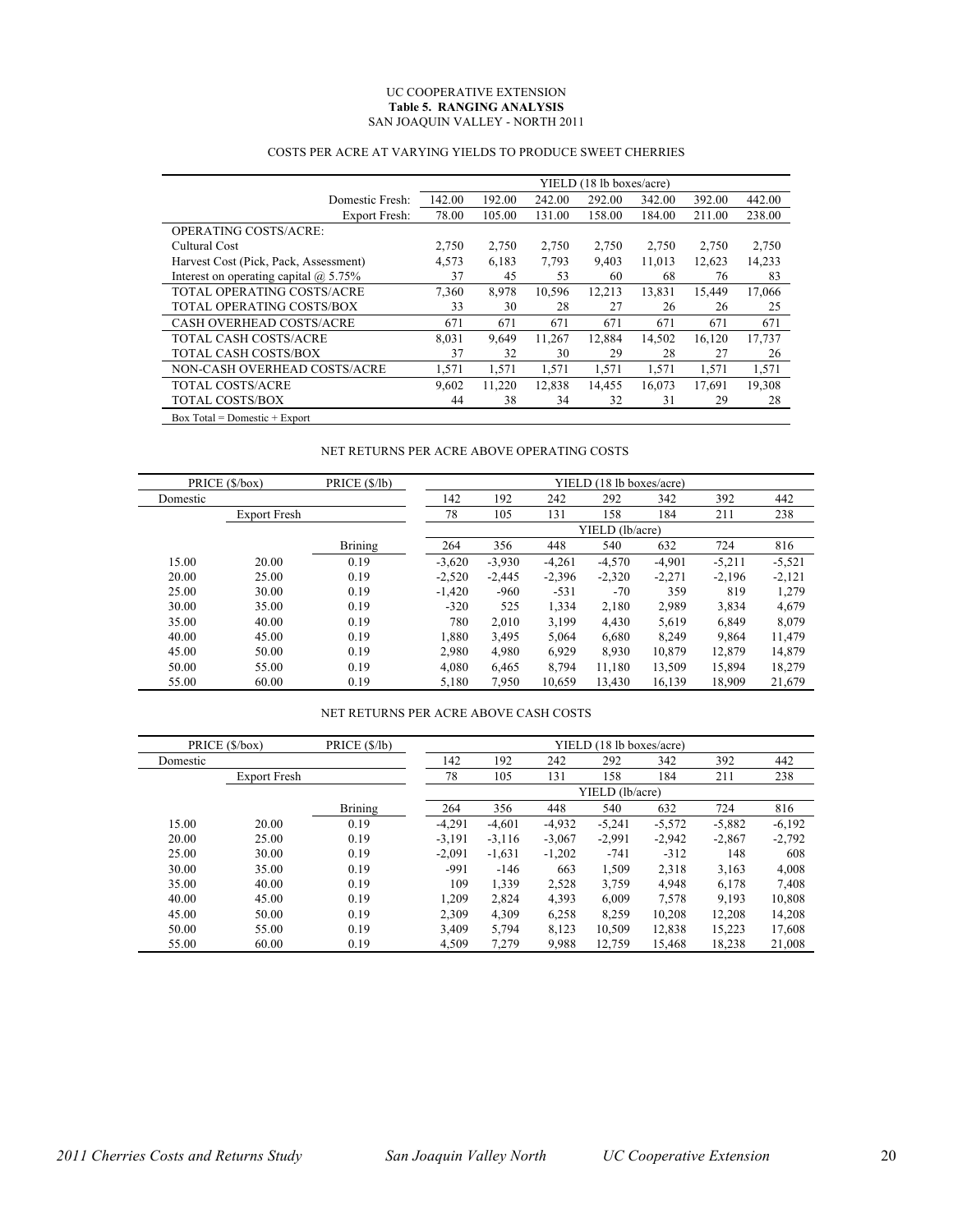#### UC COOPERATIVE EXTENSION **Table 5. CONTINUED** SAN JOAQUIN VALLEY - NORTH 2011

|          | PRICE (\$/box)      | PRICE (\$/lb)  |          |          |          | YIELD (18 lb boxes/acre) |          |          |          |
|----------|---------------------|----------------|----------|----------|----------|--------------------------|----------|----------|----------|
| Domestic |                     |                | 142      | 192      | 242      | 292                      | 342      | 392      | 442      |
|          | <b>Export Fresh</b> |                | 78       | 105      | 131      | 158                      | 184      | 211      | 238      |
|          |                     |                |          |          |          | YIELD (lb/acre)          |          |          |          |
|          |                     | <b>Brining</b> | 264      | 356      | 448      | 540                      | 632      | 724      | 816      |
| 15.00    | 20.00               | 0.19           | $-5.862$ | $-6.172$ | $-6,503$ | $-6,812$                 | $-7.143$ | $-7.453$ | $-7,763$ |
| 20.00    | 25.00               | 0.19           | $-4,762$ | $-4,687$ | $-4,638$ | $-4,562$                 | $-4,513$ | $-4,438$ | $-4,363$ |
| 25.00    | 30.00               | 0.19           | $-3.662$ | $-3,202$ | $-2,773$ | $-2,312$                 | $-1,883$ | $-1,423$ | $-963$   |
| 30.00    | 35.00               | 0.19           | $-2,562$ | $-1.717$ | $-908$   | $-62$                    | 747      | 1,592    | 2,437    |
| 35.00    | 40.00               | 0.19           | $-1.462$ | $-232$   | 957      | 2,188                    | 3,377    | 4,607    | 5,837    |
| 40.00    | 45.00               | 0.19           | $-362$   | 1,253    | 2,822    | 4,438                    | 6,007    | 7,622    | 9.237    |
| 45.00    | 50.00               | 0.19           | 738      | 2,738    | 4,687    | 6,688                    | 8,637    | 10,637   | 12,637   |
| 50.00    | 55.00               | 0.19           | 1,838    | 4,223    | 6,552    | 8,938                    | 11,267   | 13,652   | 16,037   |
| 55.00    | 60.00               | 0.19           | 2,938    | 5.708    | 8.417    | 11,188                   | 13,897   | 16.667   | 19.437   |

## NET RETURNS PER ACRE ABOVE TOTAL COSTS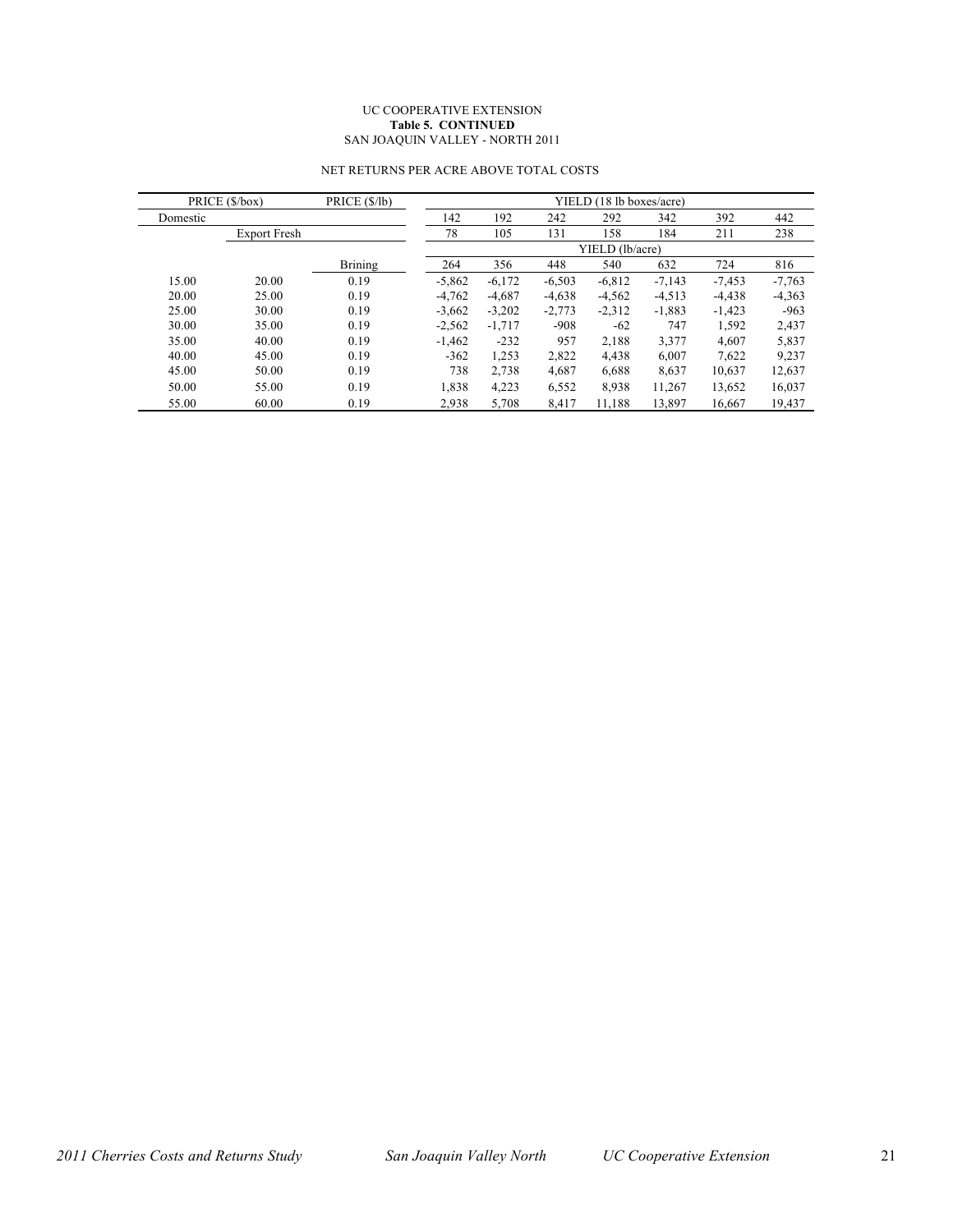#### UC COOPERATIVE EXTENSION **Table 6. WHOLE FARM ANNUAL EQUIPMENT, INVESTMENT, and BUSINESS OVERHEAD COSTS** SAN JOAQUIN VALLEY - NORTH 2011

|              |                          |         |      |         |          | Cash Overhead |       |        |
|--------------|--------------------------|---------|------|---------|----------|---------------|-------|--------|
|              |                          |         | Yrs  | Salvage | Capital  | Insur-        |       |        |
| Yr           | Description              | Price   | Life | Value   | Recovery | ance          | Taxes | Total  |
| 11           | 25 HP 2WD Tractor        | 13,900  | 15   | 2,706   | 1,189    | 64            | 83    | 1,336  |
| 11           | 80 HP 2WD Tractor        | 34,000  | 15   | 6.619   | 2,908    | 157           | 203   | 3,268  |
| 11           | ATV <sub>4WD</sub>       | 7,430   |      | 2.818   | 924      | 40            | 51    | 1,015  |
| 11           | Mower - Flail 10'        | 10,000  | 15   | 960     | 902      | 42            | 55    | 999    |
| 11           | Orch.Sprayer 500 Gal PTO | 22,800  |      | 5,817   | 3,185    | 111           | 143   | 3,439  |
| 11           | Pickup 1/2 ton           | 16,500  |      | 1,650   | 2,622    | 70            | 91    | 2,783  |
| 11           | Shredder 10'             | 8,500   | 15   | 816     | 767      | 36            | 47    | 849    |
| 11           | Weed Sprayer 100 G       | 4,000   | 15   | 384     | 361      | 17            | 22    | 400    |
| <b>TOTAL</b> |                          | 117,130 |      | 21,770  | 12,770   | 538           | 695   | 14,089 |
|              | $60\%$ of New Cost $*$   | 70,278  |      | 13,062  | 7.714    | 323           | 417   | 8,453  |

## ANNUAL EQUIPMENT COSTS

\*Used to reflect a mix of new and used equipment

#### ANNUAL INVESTMENT COSTS

|                                             |           |      |         |          |          | Cash Overhead |         |         |
|---------------------------------------------|-----------|------|---------|----------|----------|---------------|---------|---------|
|                                             |           | Yrs  | Salvage | Capital  | Insur-   |               |         |         |
| Description                                 | Price     | Life | Value   | Recovery | ance     | Taxes         | Repairs | Total   |
| Buildings 2,400 sqft                        | 80,000    | 30   |         | 5,057    | 310      | 400           | 1.600   | 7,367   |
| Orchard Establishment (40 acres)            | 300,120   | 21   |         | 22,896   | 1,163    | 1,501         | 0       | 25,559  |
| Irrigation (Pump, Well) 40 acres (Cherries) | 50,000    | 25   |         | 3,459    | 194      | 250           | 1.000   | 4,903   |
| Ladders - 50 Total                          | 10.000    | 10   |         | 1.279    | 39       | 50            | 200     | 1,568   |
| Land - 80 acres                             | 960,000   | 20   | 960,000 | 45,600   | $\theta$ | 9.600         | 0       | 55,200  |
| Micro Sprinkler System - 40 acres           | 56,000    | 25   |         | 3,874    | 217      | 280           | 1.120   | 5,491   |
| Tools: Shop & Field                         | 15.000    | 15   | 1,500   | 1,350    | 64       | 83            | 300     | 1,796   |
| <b>TOTAL INVESTMENT</b>                     | 1,471,120 |      | 961,500 | 83,516   | 1,986    | 12,163        | 4,220   | 101,885 |

#### ANNUAL BUSINESS OVERHEAD COSTS

|                        | Units/ |      | Price/ | Total  |
|------------------------|--------|------|--------|--------|
| Description            | Farm   | Unit | Unit   | Cost   |
| Crop Insurance         | 40     | acre | 168.00 | 6,720  |
| Liability Insurance    | 76     | acre | 7.72   | 587    |
| Office Expense         | 76     | acre | 150.00 | 11,400 |
| <b>Sanitation Fees</b> | 40     | acre | 22.50  | 900    |

#### UC COOPERATIVE EXTENSION **Table 7. HOURLY EQUIPMENT COSTS** SAN JOAQUIN VALLEY - NORTH 2011

|    |                          |        |               | <b>COSTS PER HOUR</b> |       |         |           |       |           |  |  |
|----|--------------------------|--------|---------------|-----------------------|-------|---------|-----------|-------|-----------|--|--|
|    |                          | Actual | Cash Overhead |                       |       |         | Operating |       |           |  |  |
|    |                          | Hours  | Capital       | Insur-                |       |         | Fuel &    | Total | Total     |  |  |
| Υr | Description              | Used   | Recovery      | ance                  | Taxes | Repairs | Lube      | Oper. | Costs/Hr. |  |  |
| 11 | 25 HP 2WD Tractor        | 102    | 7.02          | 0.38                  | 0.49  | 0.62    | 3.67      | 4.29  | 12.18     |  |  |
| 11 | 80 HP 2WD Tractor        | 470    | 3.71          | 0.20                  | 0.26  | 1.52    | 11.75     | 13.27 | 17.44     |  |  |
| 11 | ATV <sub>4WD</sub>       | 228    | 2.43          | 0.10                  | 0.13  | 0.55    | 2.38      | 2.93  | 5.59      |  |  |
| 11 | Mower - Flail 10'        | 91     | 5.95          | 0.28                  | 0.36  | 4.07    | 0.00      | 4.07  | 10.66     |  |  |
| 11 | Orch.Sprayer 500 Gal PTO | 319    | 6.00          | 0.21                  | 0.27  | 3.99    | 0.00      | 3.99  | 10.47     |  |  |
| 11 | Pickup $1/2$ ton         | 228    | 6.90          | 0.19                  | 0.24  | 1.22    | 8.91      | 10.13 | 17.46     |  |  |
| 11 | Shredder 10'             | 18     | 25.33         | 1.19                  | 1.54  | 3.97    | 0.00      | 3.97  | 32.03     |  |  |
| 11 | Weed Sprayer 100 G       | 72     | 3.01          | 0.14                  | 0.18  | 1.06    | 0.00      | 1.06  | 4.39      |  |  |